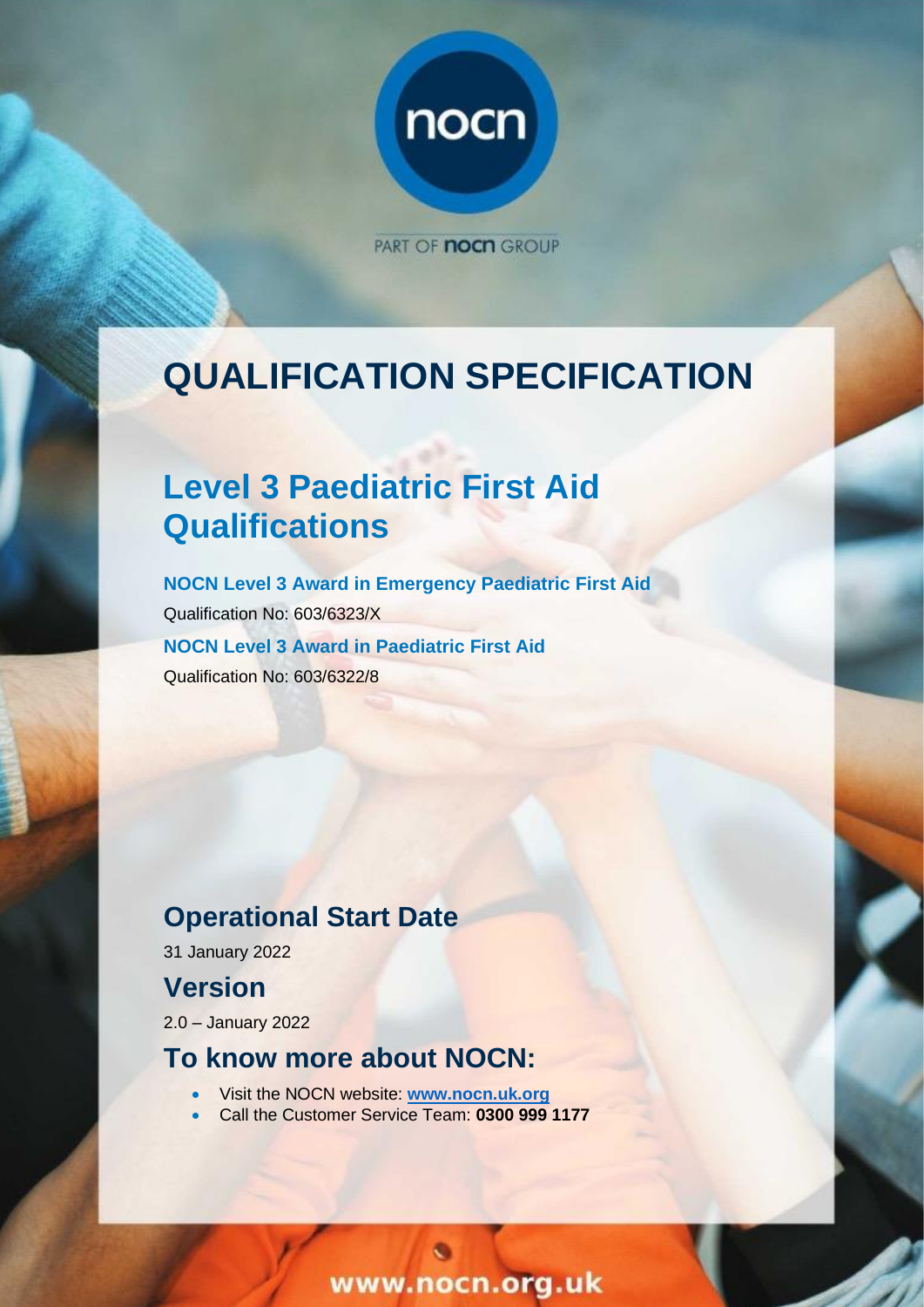## **Introduction**

NOCN is a market-leading awarding organisation that has been providing qualifications for a wide range of centres, including FE colleges and training providers, for 30 years both in the UK and internationally.

We work with centres to deliver a high quality and flexible service for learners to underpin our passionate belief in the power of education and its impact on communities and individuals.

We offer all the advantages of being with a national awarding organisation with a diverse portfolio of qualifications, alongside providing a personalised, bespoke, service to our centres and learners.

As an accredited Leader in Diversity, we are proud of our reputation as a provider of fully accessible, trusted and flexible qualifications.

## **About NOCN Group**

NOCN is part of [NOCN Group,](https://www.nocn.org.uk/about/nocn-group/) a progressive educational charity whose core aims are to help learners reach their potential and organisations thrive. The group includes business units specialising in regulated UK and international qualifications, end point assessment, Access to Higher Education, endorsed and assured short courses, Smart job cards, assessment services, consultancy, and research.

NOCN Group shares a joint purpose to offer learners, training providers, employers and FE colleges a fully integrated range of learning and skills development products and services.

## **First Aid Awarding Organisation Forum**

NOCN is a member of the First Aid Awarding Organisation Forum (FAAOF). This means that we work with other Awarding Organisations to develop joint principles and standards for the delivery, assessment and quality assurance of First Aid qualifications including:

- Assessment Principles for Regulated First Aid Qualifications
- Blended Learning in First Aid Quality Assurance Standards
- Delivery Standards for Regulated First Aid Qualifications

You can find more information about these important standards on the Forum's [website.](http://www.firstaidqualifications.org.uk/)

<http://www.firstaidqualifications.org.uk/>

The website also includes answers to Frequently Asked Questions.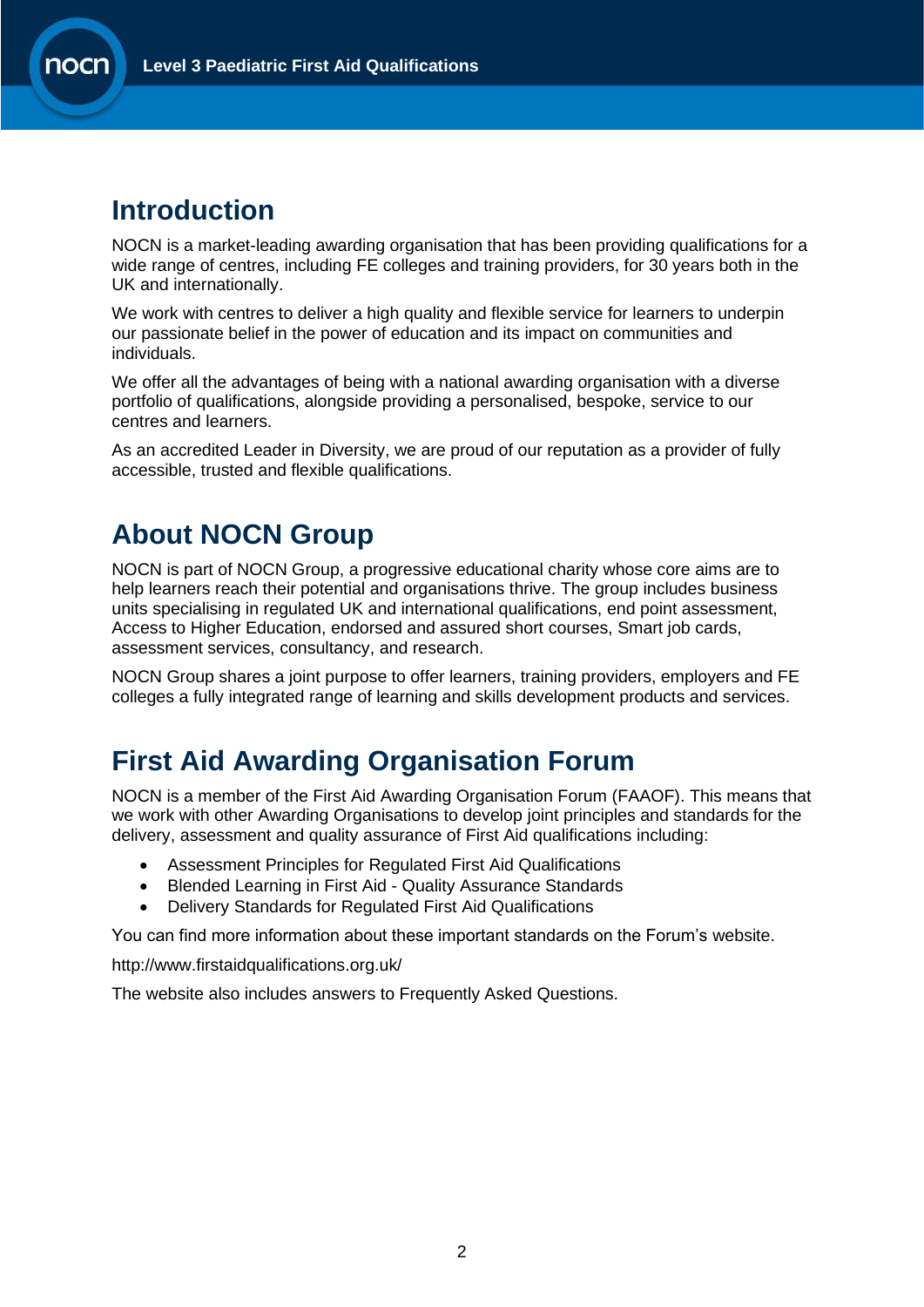## **Qualifications at a Glance**

| <b>Title</b>                                                                                                                                                                                                                                                                                                                                                                                    | <b>Size</b>                                                                                                                                                                                                                                                       |
|-------------------------------------------------------------------------------------------------------------------------------------------------------------------------------------------------------------------------------------------------------------------------------------------------------------------------------------------------------------------------------------------------|-------------------------------------------------------------------------------------------------------------------------------------------------------------------------------------------------------------------------------------------------------------------|
| NOCN Level 3 Award in Emergency<br><b>Paediatric First Aid</b>                                                                                                                                                                                                                                                                                                                                  | L3 Award = $1$ Credit, 6 GLH.                                                                                                                                                                                                                                     |
| NOCN Level 3 Award in Paediatric First Aid                                                                                                                                                                                                                                                                                                                                                      | L3 Award = $2$ Credits, 12 GLH.                                                                                                                                                                                                                                   |
|                                                                                                                                                                                                                                                                                                                                                                                                 |                                                                                                                                                                                                                                                                   |
| <b>Purpose</b>                                                                                                                                                                                                                                                                                                                                                                                  | <b>Target Audience</b>                                                                                                                                                                                                                                            |
| The purpose of these qualifications is to<br>equip learners with the skills, knowledge<br>and understanding to perform the role of a<br>Paediatric First Aider (NOCN Level 3 Award<br>in Paediatric First Aid) or provide learners<br>with the confidence to perform first aid for<br>infants and children in emergency situations<br>(NOCN Level 3 Award in Emergency<br>Paediatric First Aid) | NOCN Level 3 Award in Emergency<br>Paediatric First Aid: Anyone in an<br>organisation.<br><b>NOCN Level 3 Award in Paediatric First</b><br>Aid: Those within an organisation with<br>responsibility for providing a first aider role<br>for infants and children. |
| <b>Content Overview</b>                                                                                                                                                                                                                                                                                                                                                                         |                                                                                                                                                                                                                                                                   |
|                                                                                                                                                                                                                                                                                                                                                                                                 | <b>Entry Requirements</b>                                                                                                                                                                                                                                         |
| NOCN Level 3 Award in Emergency<br>Paediatric First Aid: Covers the skills,<br>knowledge and understanding for learners<br>to perform first aid to infants and children in<br>emergency situations                                                                                                                                                                                              | There are no formal entry requirements for<br>learners undertaking these qualifications.<br>However, learners need to be physically<br>able to perform first aid techniques.                                                                                      |
| <b>NOCN Level 3 Award in Paediatric First</b><br>Aid: Covers the full range of skills,<br>knowledge and understanding required for<br>a first aider for infants and children.                                                                                                                                                                                                                   |                                                                                                                                                                                                                                                                   |
| <b>Assessment</b>                                                                                                                                                                                                                                                                                                                                                                               | <b>Additional Resources</b>                                                                                                                                                                                                                                       |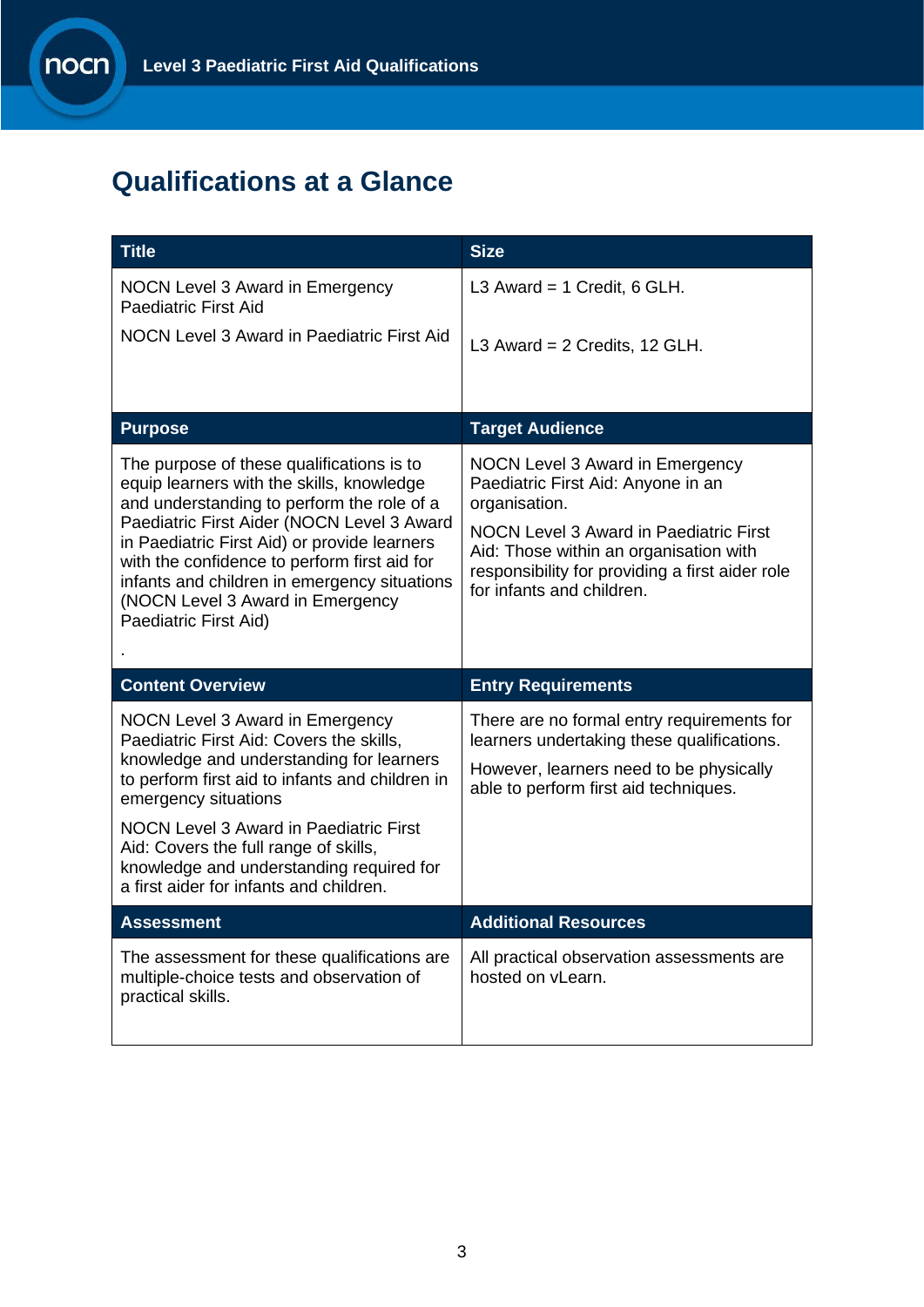## **Table of Contents**

| 1 <sub>1</sub>       |        |  |
|----------------------|--------|--|
|                      |        |  |
|                      |        |  |
| 2.                   |        |  |
|                      |        |  |
|                      |        |  |
|                      |        |  |
|                      |        |  |
|                      |        |  |
|                      |        |  |
|                      |        |  |
|                      |        |  |
|                      |        |  |
|                      | 2.10.  |  |
| 3.                   |        |  |
|                      |        |  |
|                      | 3.1.1. |  |
|                      | 3.1.2. |  |
|                      | 3.1.3. |  |
|                      | 3.1.4. |  |
|                      | 3.1.5. |  |
|                      |        |  |
| $\mathbf{A}_{\cdot}$ |        |  |
|                      |        |  |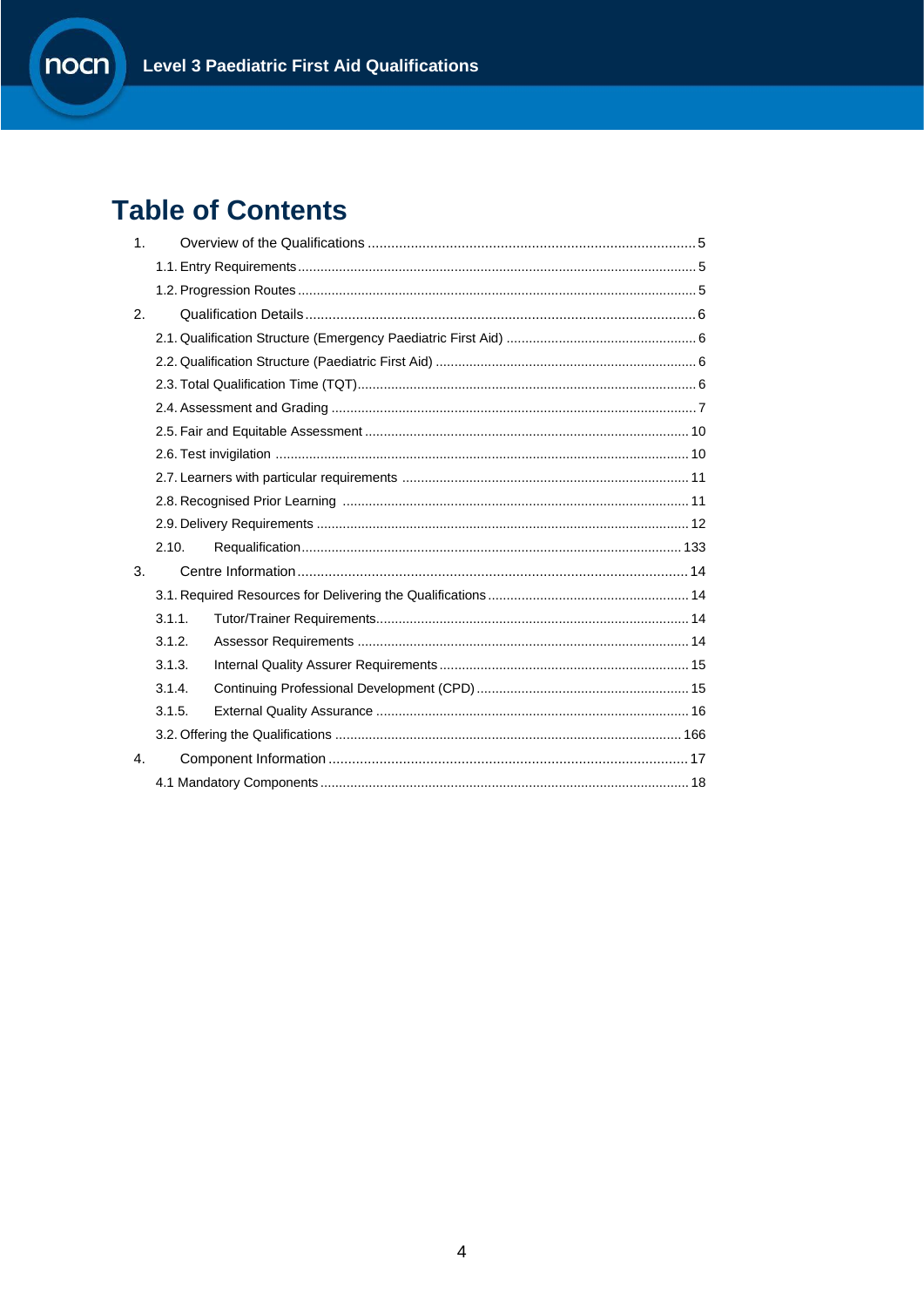#### <span id="page-4-0"></span>**1. Overview of the Qualifications**

These qualifications are vocationally based and offer the opportunity for learners to demonstrate an achievement of the practical skills, understanding and knowledge required by a paediatric first aider including what is required to offer suitable care and how to administer first aid procedures for minor injuries and illness in infants and children.

These qualifications are suitable for anyone with responsibility for infants and/or children such as:

- parents, guardians and grandparents
- those who provide care in a professional capacity e.g. Early years practitioners

It is a requirement of the **Early Years Foundation Stage (EYFS) Statutory Framework** that all early years' providers in England have sufficient and appropriately qualified first aiders among their staff. A minimum of one suitably qualified member of staff is required, but providers should ensure enough staff are qualified to cover the size of their organisation. Similarly, regulated childcare services in Wales are required to meet the [National Minimum Standards for Regulated Childcare for children up to the](https://careinspectorate.wales/sites/default/files/2018-01/160411regchildcareen.pdf)  age [of 12 years](https://careinspectorate.wales/sites/default/files/2018-01/160411regchildcareen.pdf) (NMS) which are monitored by Care Inspectorate Wales (CIW). In Northern Ireland the Health and Social Care Board (NI) specifies a similar requirement through its [Childminding and Day Care for Children Under Age 12](https://www.health-ni.gov.uk/sites/default/files/publications/dhssps/early-years-standards-full-version.pdf)  [Minimum Standards.](https://www.health-ni.gov.uk/sites/default/files/publications/dhssps/early-years-standards-full-version.pdf)

### <span id="page-4-1"></span>**1.1. Entry Requirements**

There are no formal entry requirements for learners undertaking these qualifications.

Learners must be able to demonstrate the requirements of the qualifications and have access to required assessment opportunities and relevant resources. Please refer to specific assessment requirements on individual components for more information.

Centres should undertake initial assessment activities with learners to ensure this is an appropriate qualification and they can achieve the level they will be studying before enrolling them onto a programme of learning.

The qualifications are available to learners aged **16** years or over**.**

### <span id="page-4-2"></span>**1.2. Progression Routes**

The qualifications will provide learners with an opportunity to:

- administer first aid procedures to infants and children
- for those undertaking the NOCN Level 3 in Emergency Paediatric First Aid, progress on to the NOCN Level 3 Award in Paediatric First Aid
- become qualified Paediatric First Aiders or Emergency Paediatric First Aiders by achieving a First Aid certification which is valid for 3 years.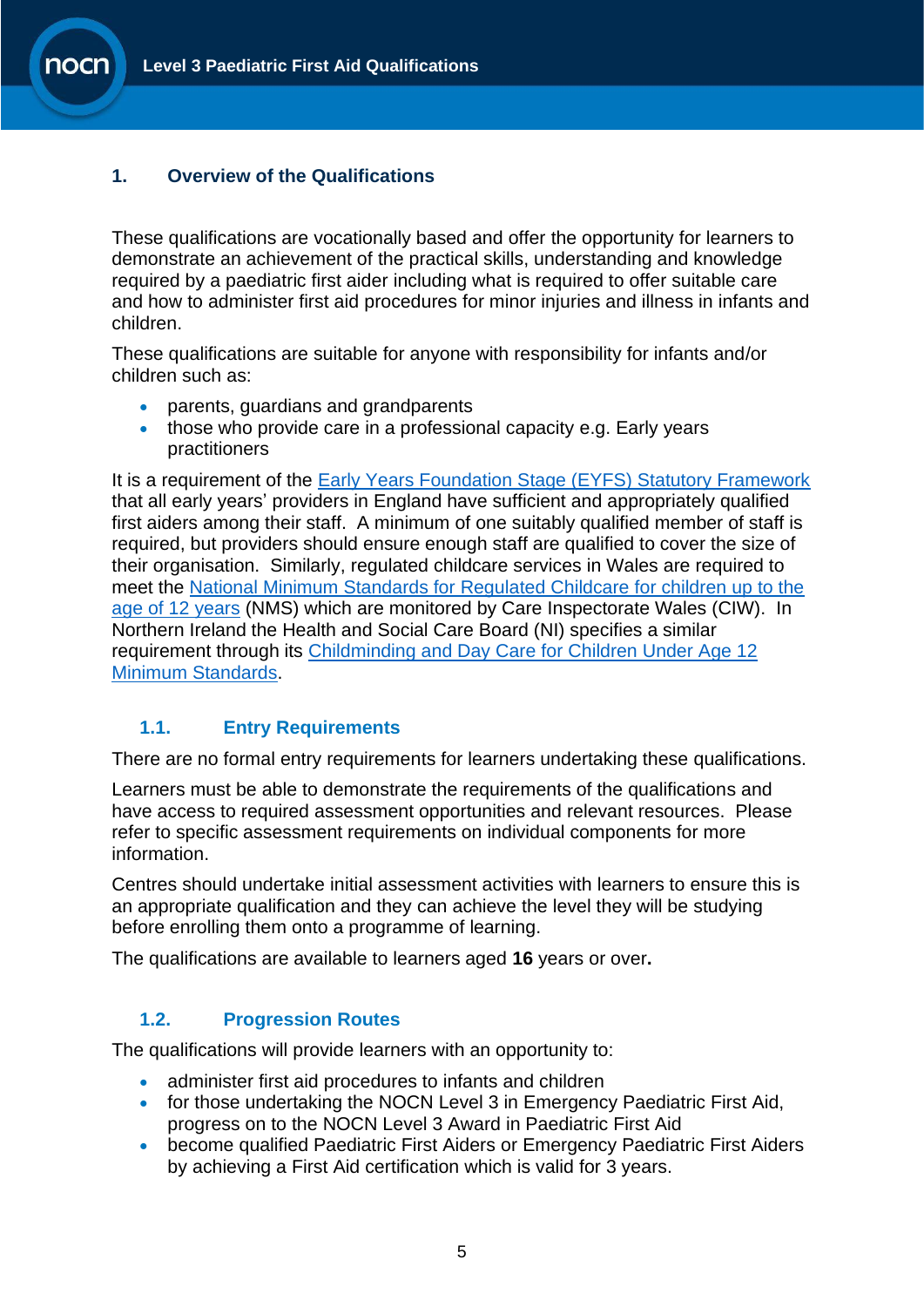*'Within any certification period, FAAOF strongly recommends that first aiders undertake annual refresher training. Although not mandatory, this will help qualified first aiders maintain their basic skills and keep up to date with any changes to first aid procedures.'*

## <span id="page-5-0"></span>**2. Qualification Details**

## <span id="page-5-1"></span>**2.1. Qualification Structure (Emergency Paediatric First Aid)**

The NOCN **Level 3 Award in Emergency Paediatric First Aid** is a **1** credit qualification with a Total Qualification Time (TQT) of 7 hours, including 6 Guided Learning Hours (GLH).

Learners **must** achieve 1 credit from **1** mandatory component.

| <b>Component Title</b>                | Level | <b>Credit</b><br>Value | <b>Mandatory</b><br>or Optional | <b>Ofgual</b><br><b>Reference</b><br><b>Number</b> |
|---------------------------------------|-------|------------------------|---------------------------------|----------------------------------------------------|
| <b>Emergency Paediatric First Aid</b> | 3     |                        | Mandatory                       | L/618/3402                                         |

### <span id="page-5-2"></span>**2.2. Qualification Structure (Paediatric First Aid)**

The NOCN **Level 3 Award in Paediatric First Aid** is a **2** credit qualification with a Total Qualification Time (TQT) of 15 hours, including 12 Guided Learning Hours (GLH).

Learners **must** achieve 2 credits from the **2** mandatory components.

| <b>Component Title</b>                                                 | Level | <b>Credit</b><br><b>Value</b> | <b>Mandatory</b><br>or Optional | <b>Ofqual</b><br><b>Reference</b><br><b>Number</b> |
|------------------------------------------------------------------------|-------|-------------------------------|---------------------------------|----------------------------------------------------|
| <b>Emergency Paediatric First Aid</b>                                  | 3     |                               | Mandatory                       | L/618/3402                                         |
| <b>Managing Paediatric Illness,</b><br><b>Injuries and Emergencies</b> | 3     |                               | Mandatory                       | Y/618/3404                                         |

## <span id="page-5-3"></span>**2.3. Total Qualification Time (TQT)**

Through consultation with users, TQT has been agreed by considering the total number of learning hours required for the average learner to achieve these qualifications.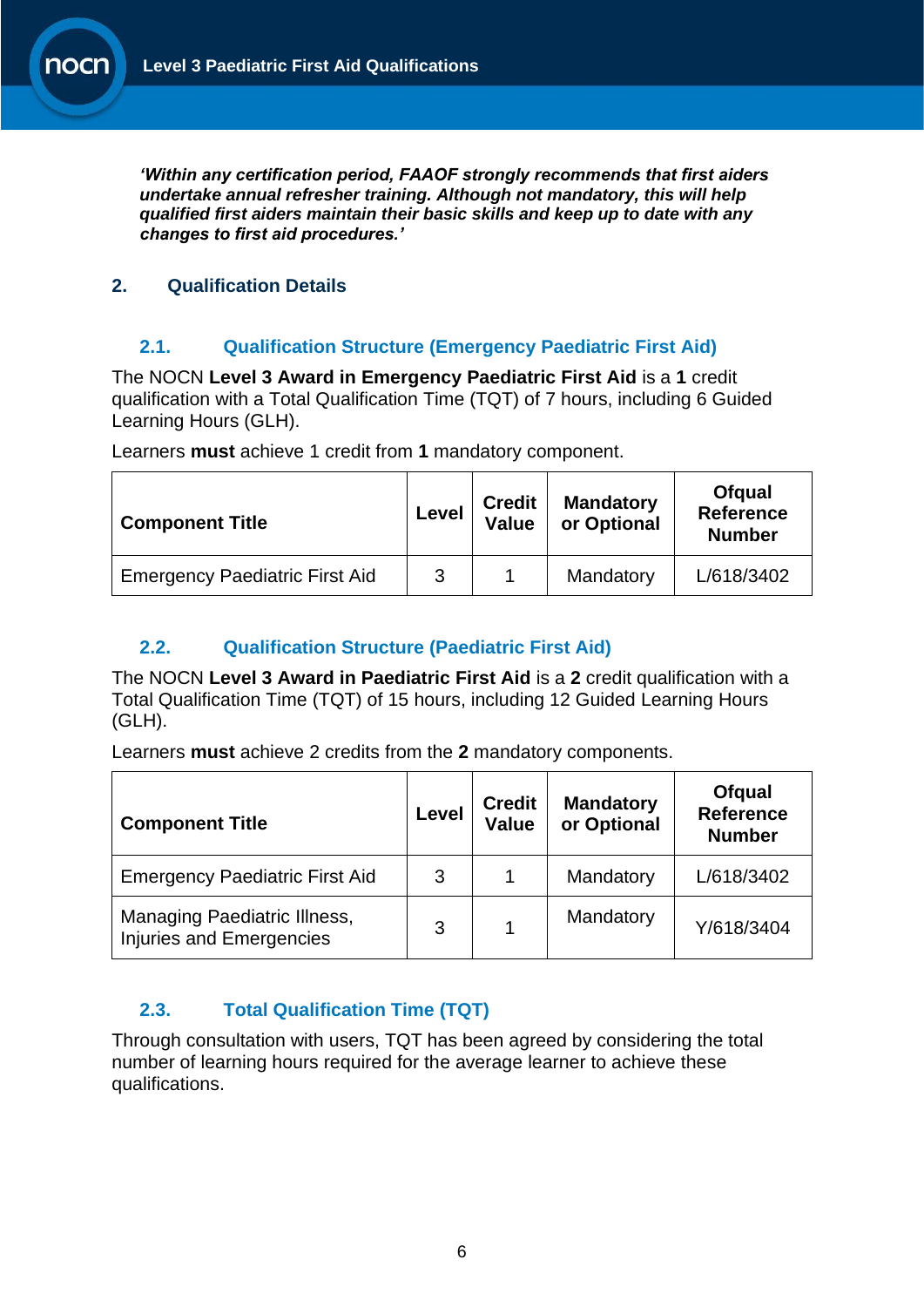TQT is split into two areas:

าocr

| <b>Area</b>                                                                                                                                                                                                                                                                                                                                                                                                                                         | <b>Example of activities</b>                                                                                                                                                                                                                                                                                                                                                                                               |
|-----------------------------------------------------------------------------------------------------------------------------------------------------------------------------------------------------------------------------------------------------------------------------------------------------------------------------------------------------------------------------------------------------------------------------------------------------|----------------------------------------------------------------------------------------------------------------------------------------------------------------------------------------------------------------------------------------------------------------------------------------------------------------------------------------------------------------------------------------------------------------------------|
| 1. Guided Learning Hours (GLH):<br>learning activity under the<br>immediate guidance or<br>supervision of a lecturer,<br>supervisor, tutor or other<br>appropriate provider of education<br>or training<br>includes the activity of being<br>$\bullet$<br>assessed if the assessment takes<br>place under the immediate<br>guidance or supervision of a<br>lecturer, supervisor, tutor or other<br>appropriate provider of education<br>or training | Classroom-based learning<br>$\bullet$<br>supervised by a teacher<br>Work-based learning supervised by<br>$\bullet$<br>a teacher<br>Live webinar or telephone tutorial<br>with a teach in real time<br>E-learning supervised by a teacher<br>in real time<br>All forms of assessment which take<br>$\bullet$<br>place under the immediate<br>guidance or supervision of an<br>appropriate provider of training<br>Exam time |
| 2. Other Learning Hours (OLH):<br>an estimate of the number of<br>hours a learner will spend, as<br>directed by (but not under the<br>immediate guidance or<br>supervision of) a lecturer,<br>supervisor, tutor or other<br>appropriate provider of education<br>or training, including:<br>preparatory work<br>$\circ$<br>self-study<br>$\circ$<br>any other form of education<br>$\circ$<br>or training, including<br>assessment                  | Independent and unsupervised<br>۰<br>research/learning<br>Unsupervised compilation of a<br>$\bullet$<br>portfolio of work experience<br>Unsupervised e-learning<br>$\bullet$<br>Unsupervised e-assessment<br>$\bullet$<br>Unsupervised coursework<br>$\bullet$<br>Watching a pre-recorded podcast<br>or webinar<br>Unsupervised work-based learning                                                                        |

### <span id="page-6-0"></span>**2.4. Assessment and Grading**

The assessment for these qualifications must follow the requirements set out in the FAAOF *Assessment Principles for Regulated First Aid Qualifications* document.

These Principles state that assessment should determine a learner's ability to act safely, promptly and effectively when an emergency occurs at work and to deal with a casualty. All learning outcomes in the unit(s) must be achieved. Assessments may take place at any time during the delivery of the qualifications and does not need to be done as a final assessment. It is however a requirement for the learner to be aware that assessment is taking place.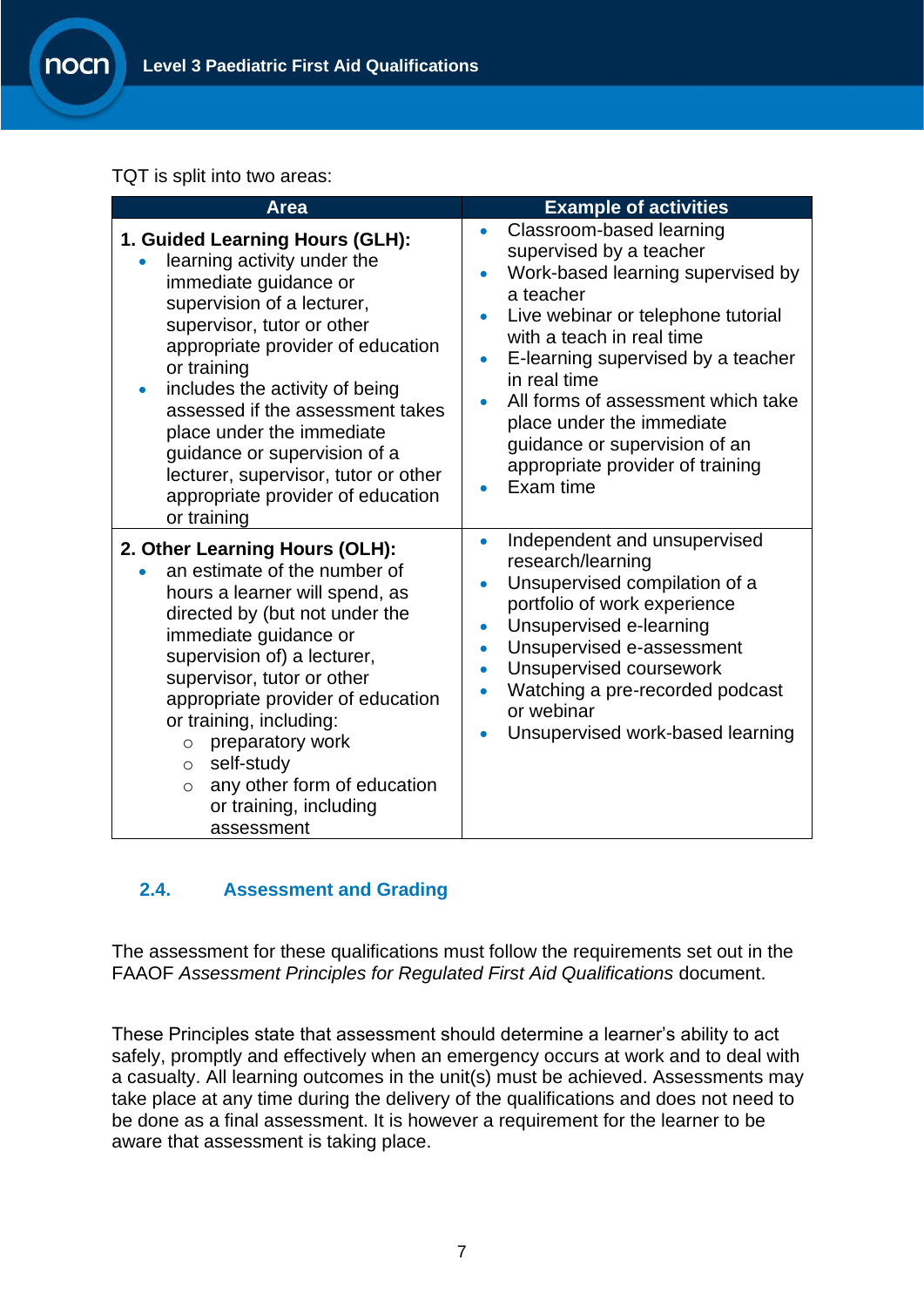

The assessment requirements set out in this qualification specification comply with the Principles but it is recommended that centres are familiar with the FAAOF *Assessment Principles for Regulated First Aid Qualifications* document:

**[http://www.firstaidqualifications.org.uk/wp-content/uploads/2019/07/Assessment-](file:///C:/Users/paul.johnson/AppData/Local/Microsoft/Windows/INetCache/Content.Outlook/83AB6E2T/Assessment%20Principles%20for%20Regulated%20First%20Aid%20Qualifications)[Principles-for-Regulated-FA-Quals-v1.pdf](file:///C:/Users/paul.johnson/AppData/Local/Microsoft/Windows/INetCache/Content.Outlook/83AB6E2T/Assessment%20Principles%20for%20Regulated%20First%20Aid%20Qualifications)**

The NOCN Level 3 Award in Emergency Paediatric First Aid and NOCN Level 3

Award in Paediatric First Aid are externally assessed qualifications. Each unit of the qualifications is assessed by multiple-choice tests and observations of practical skills.

Centres must ensure that knowledge based learning is substantive, and relevant to the work or events likely to be encountered during a First Aider at work role.

#### **Knowledge Assessment**

Learners will be required to complete the multiple-choice test after the delivery of the content for that unit. The assessments will be taken online using the assessment platform; however, paper-based assessments will also be available.

Each test is externally set and marked and consists of multiple-choice questions covering the learning outcomes and associated assessment criteria for each unit.

Assessment conditions:

- The multiple choice tests are closed book tests meaning that learners are not permitted to use teaching and learning materials or their notes to answer the questions.
- Learners who achieve the required pass mark for the multiple-choice tests and pass the practical observations for each unit will be awarded either the NOCN Level 3 Award in Emergency Paediatric First Aid or the NOCN Level 3 Paediatric First Aid qualification, dependent on their chosen qualification.

#### **NOCN Level 3 Award in Emergency Paediatric First Aid:**

| <b>Component Title</b>                | MCQ's | Time to complete |
|---------------------------------------|-------|------------------|
| <b>Emergency Paediatric first aid</b> | 18    | 30 min           |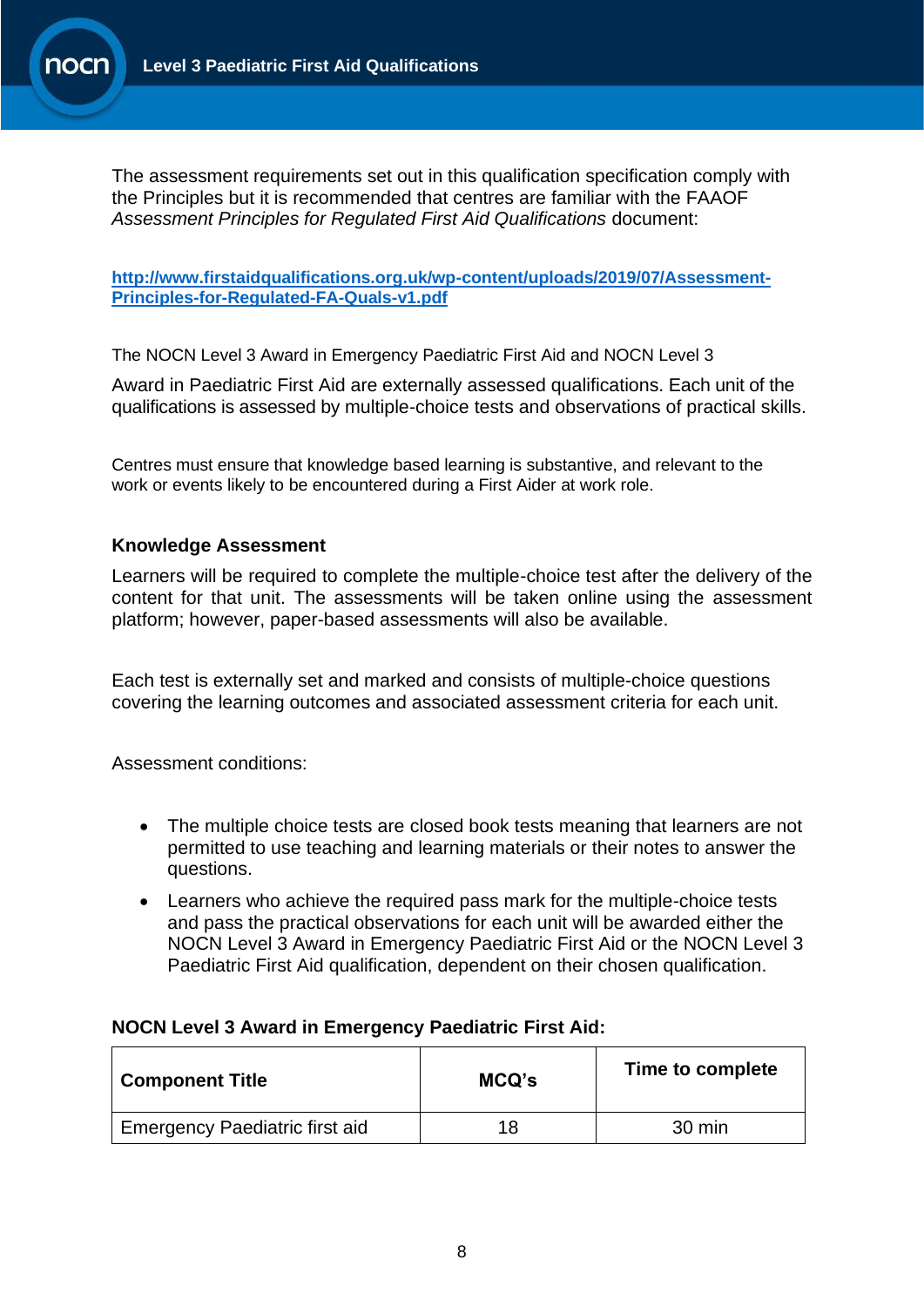

#### **NOCN Level 3 Award in Paediatric First Aid:**

| <b>Component Title</b>                                   | MCQ's | Time to complete |
|----------------------------------------------------------|-------|------------------|
| <b>Emergency Paediatric first aid</b>                    | 18    | $30 \text{ min}$ |
| Managing paediatric illness,<br>injuries and emergencies | 33    | 55 min           |

#### **Practical Observations**

Each learner will be assessed through Competency Based Observational Assessments (CBOA).

To achieve the practical elements of each unit each learner must be observed by a suitably qualified assessor. Learners will perform a number of practical tasks in relation to the skills required to be demonstrated. Learners will be assessed as to being competent in achieving/not achieving against the relevant assessment criteria.

Centres must ensure that when learners are being assessed this is not done in the presence of learners who have not yet undertaken their assessment.

#### **Simulation**

Simulation is permitted – Each unit details what may be simulated.

Assessors and learners will complete the practical observation forms provided by NOCN and hosted on the vLearn platform.

The qualification is graded at Pass/Fail.

#### **Standards of first aid practice**

Skills and knowledge must be taught and assessed in accordance with currently accepted first aid practice in the United Kingdom as laid down:

- by the Resuscitation Council (UK), and
- in other publications, provided that they are supported by a responsible body of medical opinion.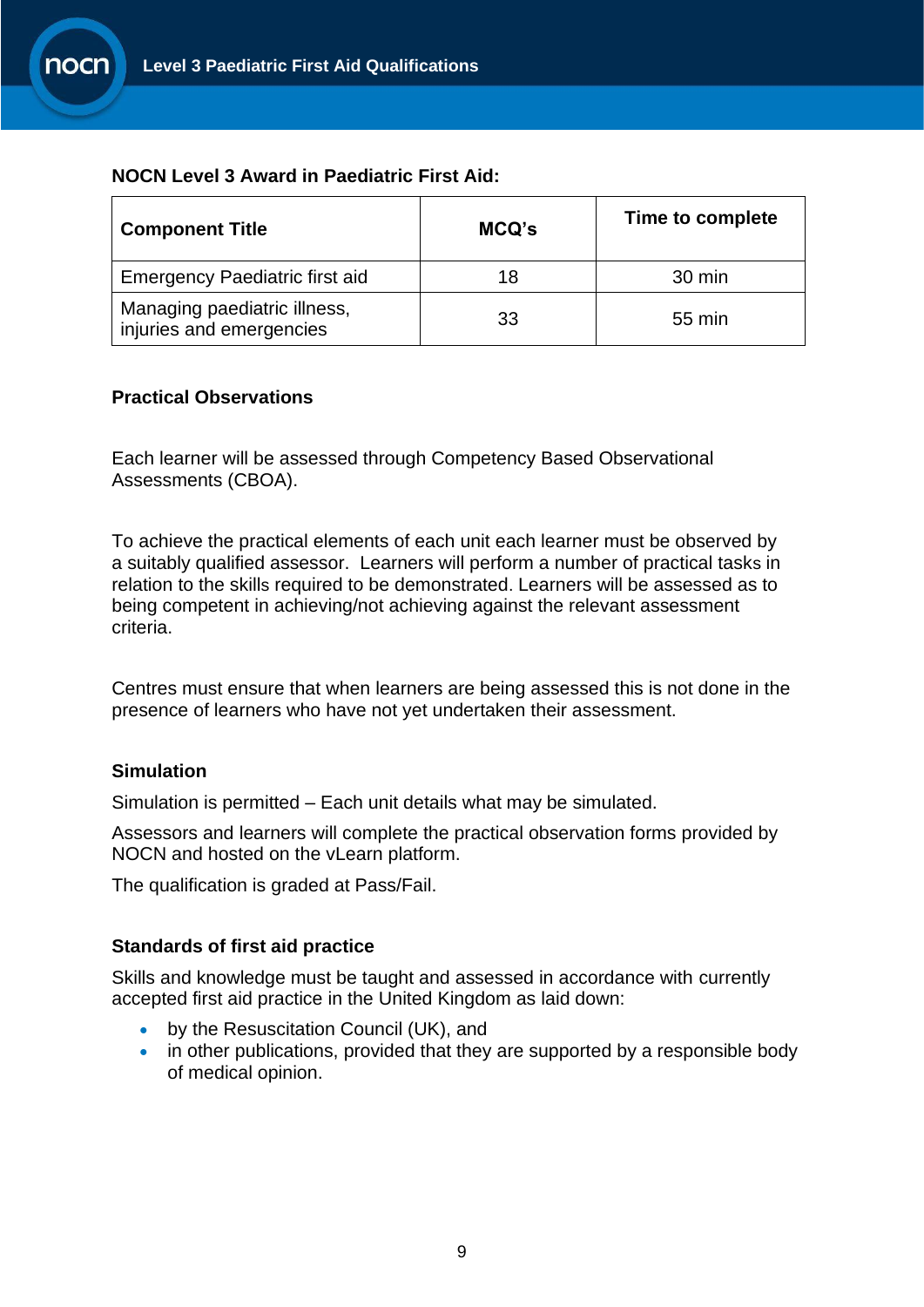### <span id="page-9-0"></span>**2.5. Fair and Equitable Assessment**

Assessment within the NOCN Level 3 Award in Emergency Paediatric First Aid and NOCN Level 3 Award in Paediatric Aid at Work is designed to be accessible and inclusive.

Centres must ensure that when learners are being assessed this is not done in the presence of learners who have not yet undertaken their assessment. For further guidanceplease see <http://www.firstaidqualifications.org.uk/assessment-principles/>

### **2.6 Test Invigilation**

#### **Test Invigilation**

The multiple-choice test invigilator is the person in the test room with responsibility for conducting a particular test in the presence of candidates. Invigilators have a key role in upholding the integrity of the test process.

The role of the invigilator is to ensure that tests are conducted in accordance with laid down instructions, to:

- Ensure that all candidates have an equal opportunity to demonstrate their abilities.
- Ensure the security of the test papers and completed response sheets, before, during and after the test.
- Prevent possible candidate malpractice.
- Prevent possible administrative failures.

Invigilators must:

- Be appropriately trained in their duties.
- Give all their attention to conducting the test properly.
- Be able to observe each candidate in the test room at all times.
- Be able to confirm candidate identity.
- Inform the Head of the Centre if they are suspicious about the security of test papers, completed response sheets or any other issue that threatens the integrity of the test process. (In such cases, the Head of the Centre must inform NOCN immediately, and send a full written report within five working days of the suspicion arising).

Invigilators **must not:** carry out any other task (for example doing other work or using a mobile phone) in the test room.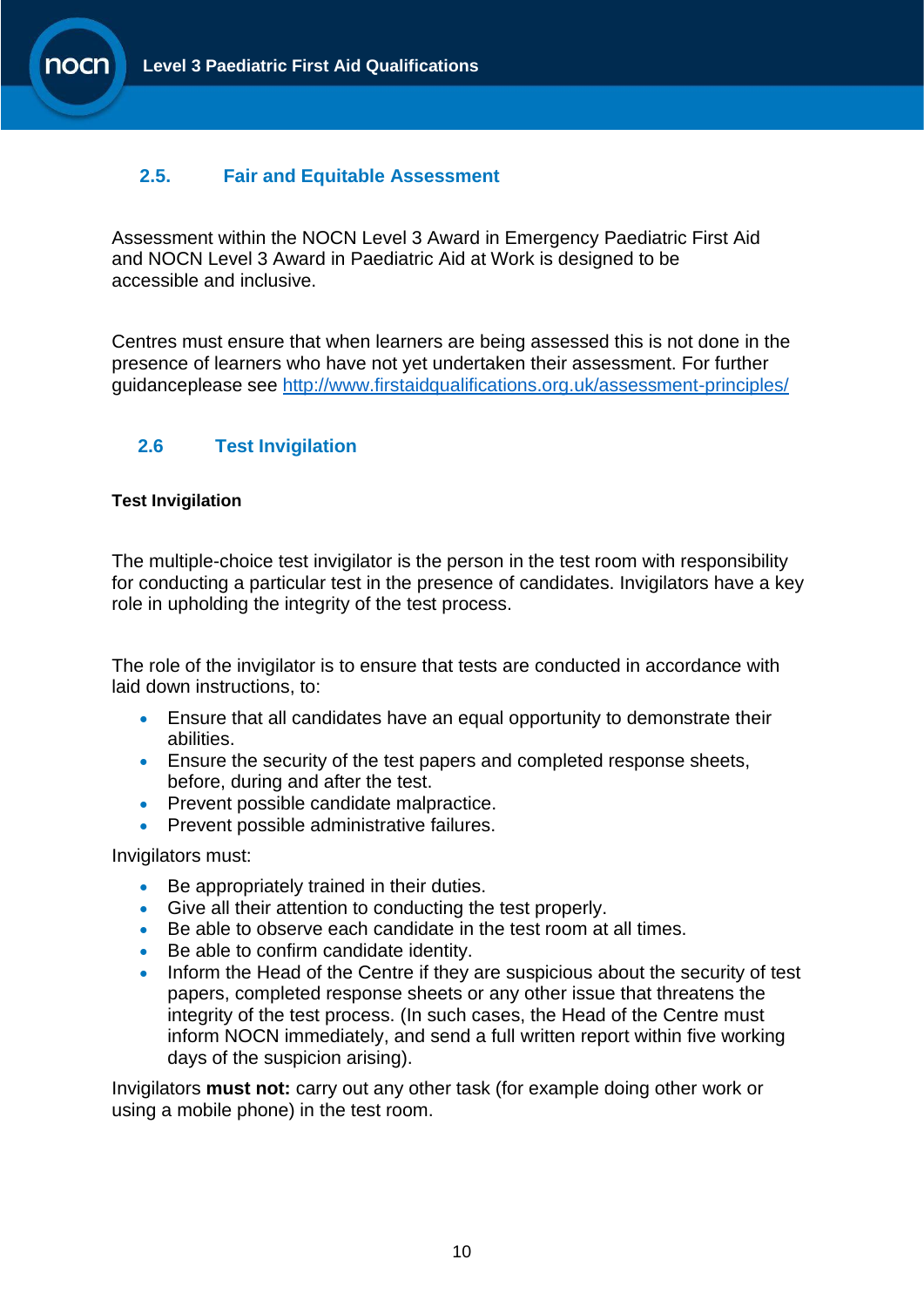#### **Test Management**

NOCN's Invigilation Policy on the NOCN website

[\(https://www.nocn.org.uk/support/nocn-policies/\)](https://www.nocn.org.uk/support/nocn-policies/) provides detailed guidance for centres on the following areas of test management:

- Keeping test papers secure.
- Starting the test.
- During the test.
- Summoning help during a test.
- Candidates who arrive late.
- Leaving the test room.
- Ending the test.
- Completing the documentation.
- Malpractice.
- Emergencies.

#### <span id="page-10-0"></span>**2.7 Learners with Particular Requirements**

If you are a NOCN Recognised Centre and have learners with particular requirements, please see the **NOCN Reasonable Adjustments Policy and Procedure** found on the NOCN website at [www.nocn.org.uk](http://www.nocn.org.uk/)

This policy gives clear guidance on the reasonable adjustments and arrangements that can be made to take account of disability or learning difficulty without compromising the assessment criteria.

The NOCN Centre Recognition process requires the centre to hold policy statements on Equal Opportunities, Diversity and Disability Discrimination which will be reviewed by NOCN. Please contact [assurance@nocn.org.uk](mailto:assurance@nocn.org.uk) for further details. Further guidance can also be found on [http://www.firstaidqualifications.org.uk/wp](http://www.firstaidqualifications.org.uk/wp-content/uploads/2021/08/Reasonable-Adjustments-Joint-Statement_V1.pdf)[content/uploads/2021/08/Reasonable-Adjustments-Joint-Statement\\_V1.pdf](http://www.firstaidqualifications.org.uk/wp-content/uploads/2021/08/Reasonable-Adjustments-Joint-Statement_V1.pdf)

### <span id="page-10-1"></span>**2.8 Recognised Prior Learning**

It is not expected that RPL will be used for these qualifications.

Further guidance can be found in the NOCN Recognition of Prior Learning Policy and Procedure.

[https://www.nocn.org.uk/Data/Support\\_Downloads/NOCNRecognitionofPriorLearnin](https://www.nocn.org.uk/Data/Support_Downloads/NOCNRecognitionofPriorLearning(RPL)PolicyandProcedure(V5.0202102)(1).pdf?date=18/01/2022%2016:19:10) [g\(RPL\)PolicyandProcedure\(V5.0202102\)\(1\).pdf?date=18/01/2022%2016:19:10](https://www.nocn.org.uk/Data/Support_Downloads/NOCNRecognitionofPriorLearning(RPL)PolicyandProcedure(V5.0202102)(1).pdf?date=18/01/2022%2016:19:10)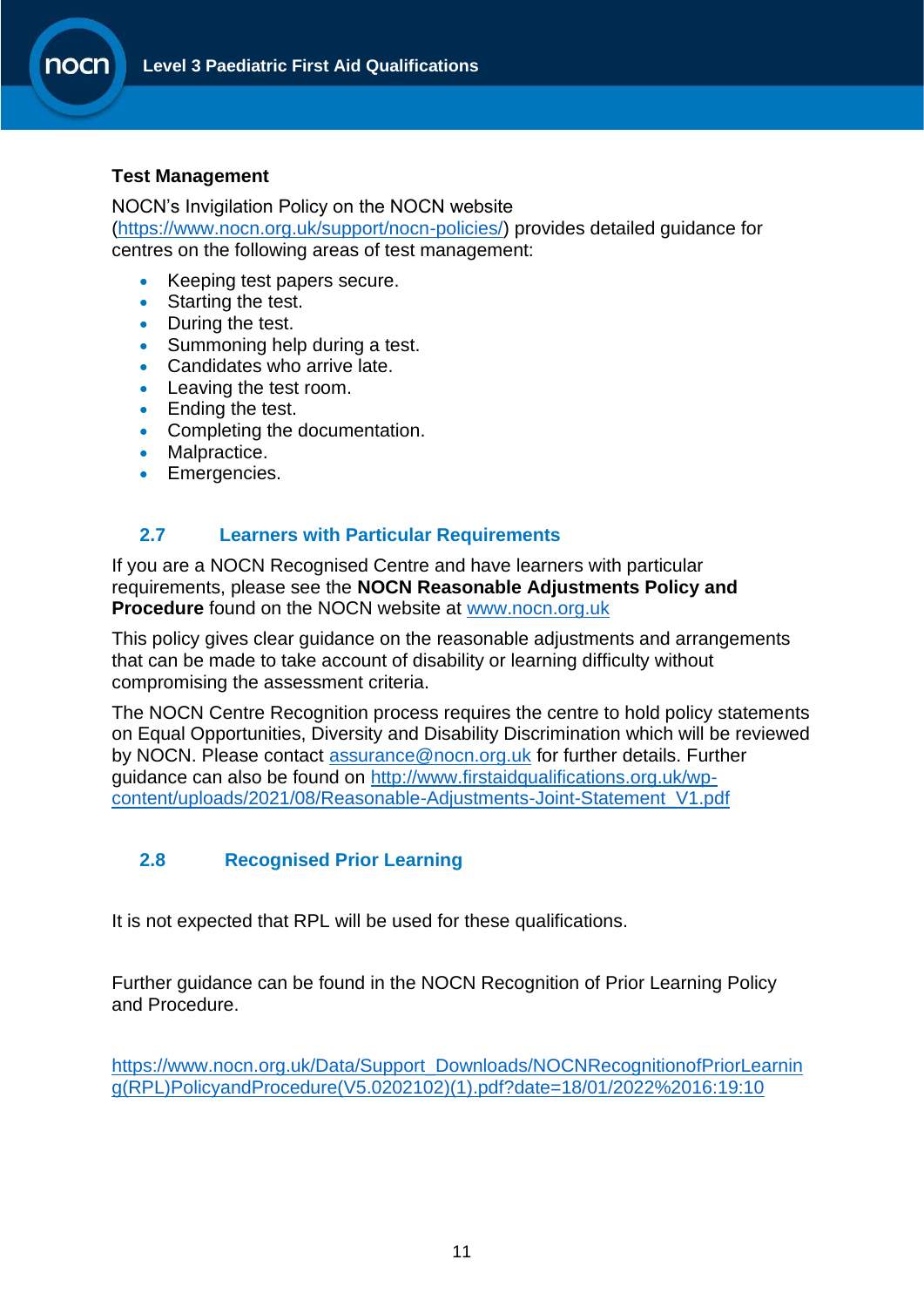#### <span id="page-11-0"></span>**2.9 Delivery Requirements**

The delivery of these qualifications must comply with the requirements set out in the FAAOF *Delivery Standards for Regulated First Aid Qualifications* document.

The requirements set out in this qualification specification comply with these Delivery Standards but it is recommended that centres become familiar with the FAAOF *Delivery Standards for Regulated First Aid Qualifications* document.

[http://www.firstaidqualifications.org.uk/wp-content/uploads/2019/10/Delivery-](http://www.firstaidqualifications.org.uk/wp-content/uploads/2019/10/Delivery-Standards-for-Regulated-First-Aid-Qualifications.pdf)[Standards-for-Regulated-First-Aid-Qualifications.pdf](http://www.firstaidqualifications.org.uk/wp-content/uploads/2019/10/Delivery-Standards-for-Regulated-First-Aid-Qualifications.pdf)

Centres are required to use a learner to trainer ratio of 12:1 (12 learners to 1 trainer). Ifthere are more than 12 learners, additional qualified trainers must be available.

#### **Course delivery and duration**

| Qualification                                   | <b>Minimum</b><br><b>Contact</b><br><b>Hours</b><br>(excluding<br>breaks) | <b>Minimum</b><br><b>Days</b> | <b>Maximum</b><br><b>Weeks</b> | <b>Minimum</b><br><b>Session</b> |
|-------------------------------------------------|---------------------------------------------------------------------------|-------------------------------|--------------------------------|----------------------------------|
| <b>Emergency Paediatric</b><br><b>First Aid</b> | 6                                                                         | N/A                           | 4                              | 2 hours                          |
| <b>Paediatric First Aid</b>                     | 12                                                                        | 2                             |                                | 2 hours                          |

#### **Blended Learning**

Blended learning is permitted for the for the Paediatric First Aid qualification only, providing that it complies with the Blended Learning in First Aid Assurance Standards document. (FAAOF)

[http://www.firstaidqualifications.org.uk/wp-content/uploads/2020/08/2.Blended-](http://www.firstaidqualifications.org.uk/wp-content/uploads/2020/08/2.Blended-Learning-in-First-Aid-Quality-Assurance-Standards.pdf)[Learning-in-First-Aid-Quality-Assurance-Standards.pdf](http://www.firstaidqualifications.org.uk/wp-content/uploads/2020/08/2.Blended-Learning-in-First-Aid-Quality-Assurance-Standards.pdf)

**Note**: distance learning must be completed before face-to-face classroom session and all assessments must take place in the classroom.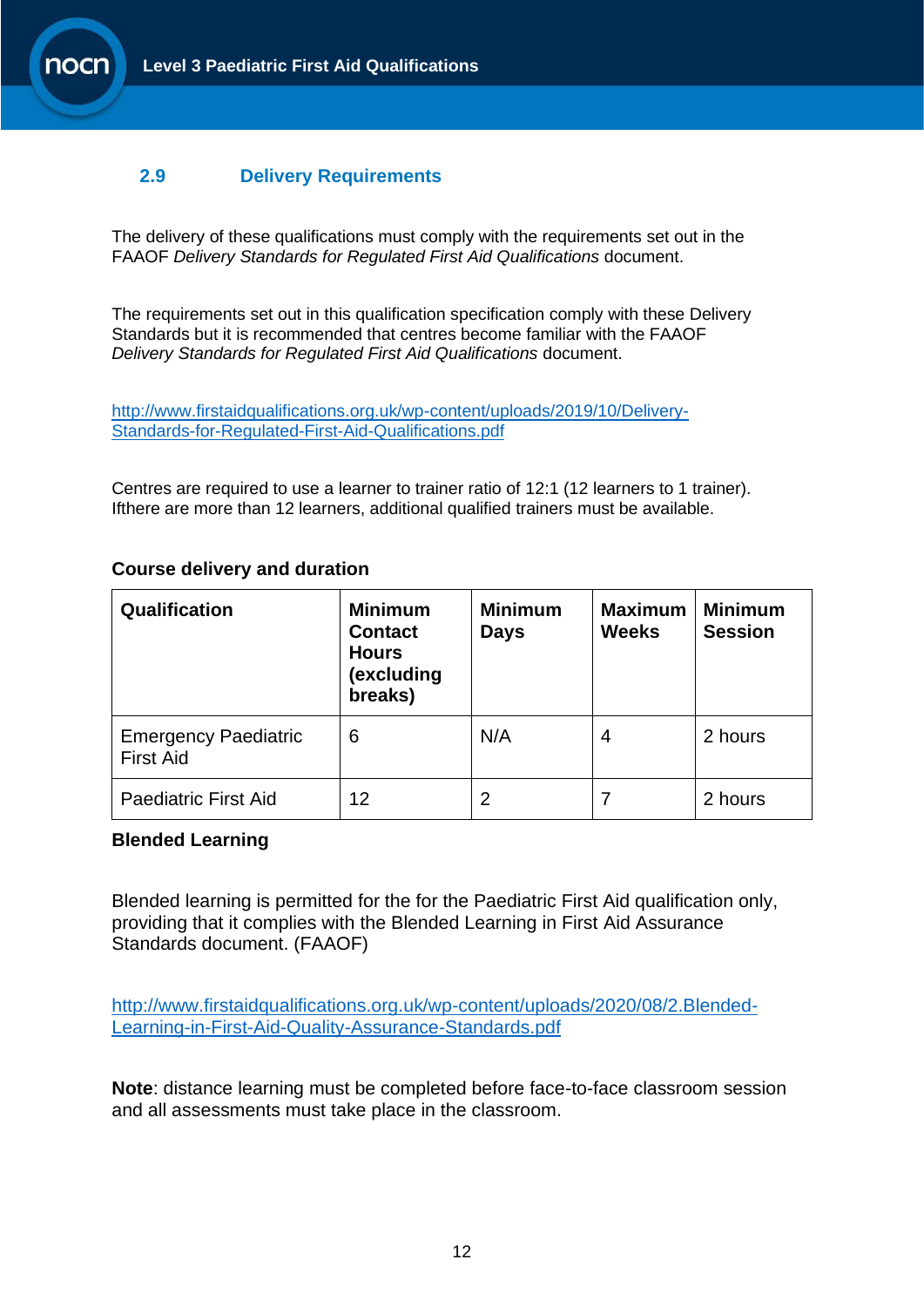#### **Equipment and Resources**

Centres must ensure that the following equipment and resources are available as a minimum:

- 1 child and 1 baby Resuscitation manikin between a maximum of 4 learners (facilities must be available to ensure the manikin face is kept sterilised, for example with the use of disposable face shields or manikin face wipes
- 1 training defibrillator between a maximum of 4 learners
- 1 disposable training dressing per learner
- 1 disposable training bandage per learner
- 1 pair of disposable gloves (not latex) per learner
- 1 first aid kit
- 1 of each type of adrenaline auto injector (Jext, Epi-pen, Emerade)
- training rooms that have carpeted floors or mats/blankets provided, for use during practical sessions
- a training venue which meets acceptable health and safety standards is conducive to learning, with sufficient:
	- o Size, floor surfaces, seating, writing surfaces, toilet facilities, ventilation, lighting, heating, access, exits, cleanliness, absence of distracting noise. It is also required that training rooms are able to cater for people with special needs (where appropriate).

### <span id="page-12-0"></span>**2.10 Requalification**

The NOCN Level 3 Award in Emergency Paediatric First Aid and the NOCN Level 3 Award in Paediatric First Aid are valid for a period of 3 years. In order to remain qualified, the full qualification must be retaken before the 3 year period is up.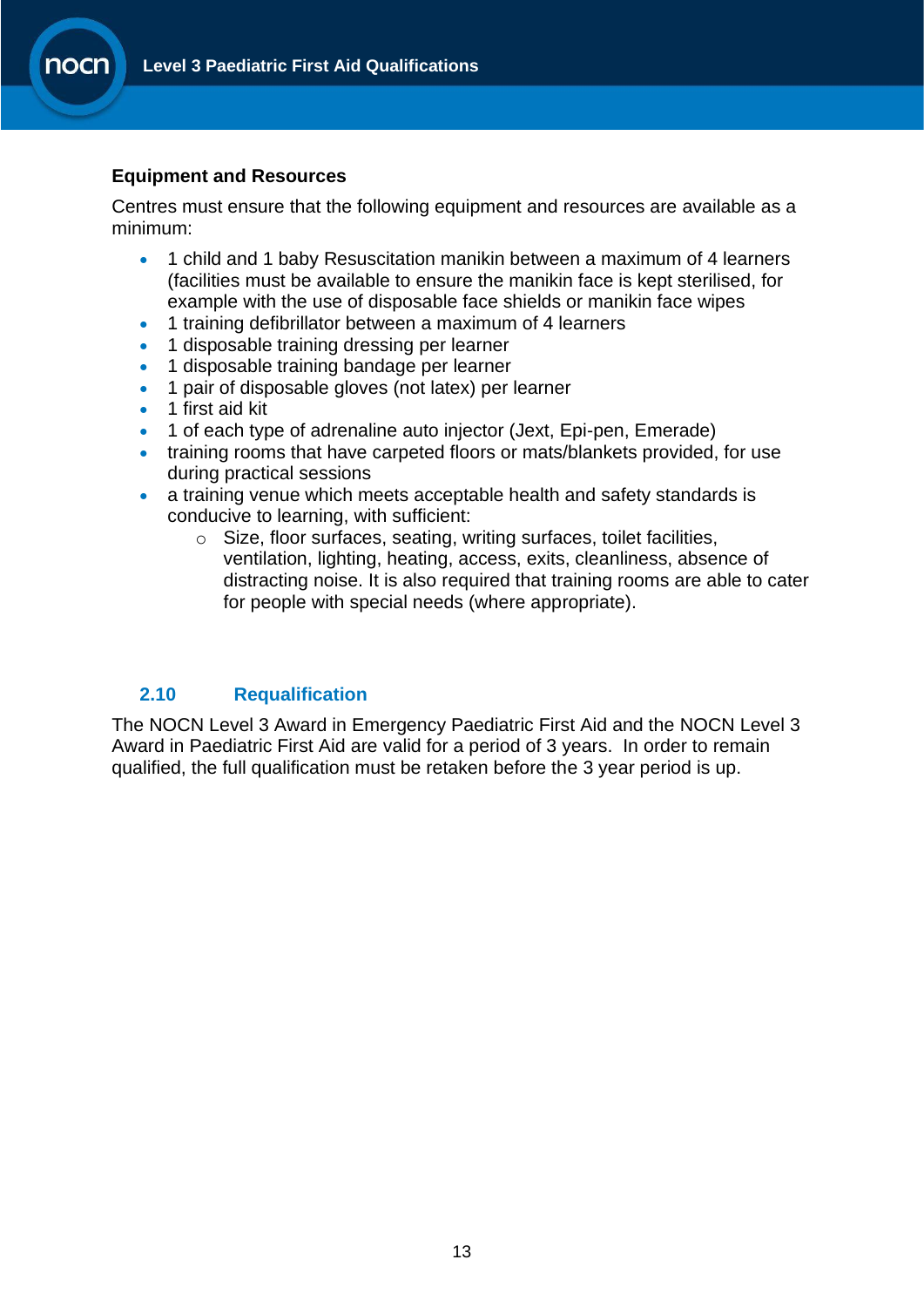### <span id="page-13-0"></span>**3. Centre Information**

### <span id="page-13-1"></span>**3.1. Required Resources for Delivering the Qualifications**

As part of the requirement to deliver these qualifications, staff undertaking delivery, assessment and quality assurance must meet the minimum requirements for competency. The minimum requirements are set out in the FAAOF Assessment Principles for Regulated First Aid Qualifications.

http://www.firstaidqualifications.org.uk/wp-content/uploads/2019/07/Assessment-Principles-for-Regulated-FA-Quals-v1.pdf

(All \* references to the section in the Assessment Principles, as above)

## <span id="page-13-2"></span>**3.1.1. Tutor/Trainer Requirements**

Those delivering training for these qualifications must have knowledge and competency in first aid as well as knowledge and competency to train based on qualifications and experience. An acceptable portfolio **must show**:

- Occupational knowledge and competence in first aid evidenced by:
	- o Holding a paediatric first aid/ first aid at work/medical qualification as detailed in Appendix 1\*
- Knowledge and competency in teaching/training first aid evidenced by:
	- o Holding an acceptable teaching/training qualification as detailed in Appendix 2\*

AND either:

- o Providing an acceptable log of teaching first aid within the last 3 years, or;
- o Providing an acceptable record of competently teaching theoretical and practical first aid sessions under the supervision of a suitably qualified Trainer/Assessor.

### <span id="page-13-3"></span>**3.1.2. Assessor Requirements**

Those involved in the assessment of these qualifications must have knowledge and competency in first aid as well as knowledge and competency to assess based on qualifications and experience. An acceptable portfolio **must show**:

- Occupational knowledge and competence in first aid ‐ evidenced by:
	- o Holding a paediatric first aid/ first aid at work/medical qualification as detailed in Appendix 1\*
- Knowledge and competency in assessing first aid ‐ evidenced by:
	- o Holding an acceptable assessing qualification/CPD Training as detailed in Appendix 2\*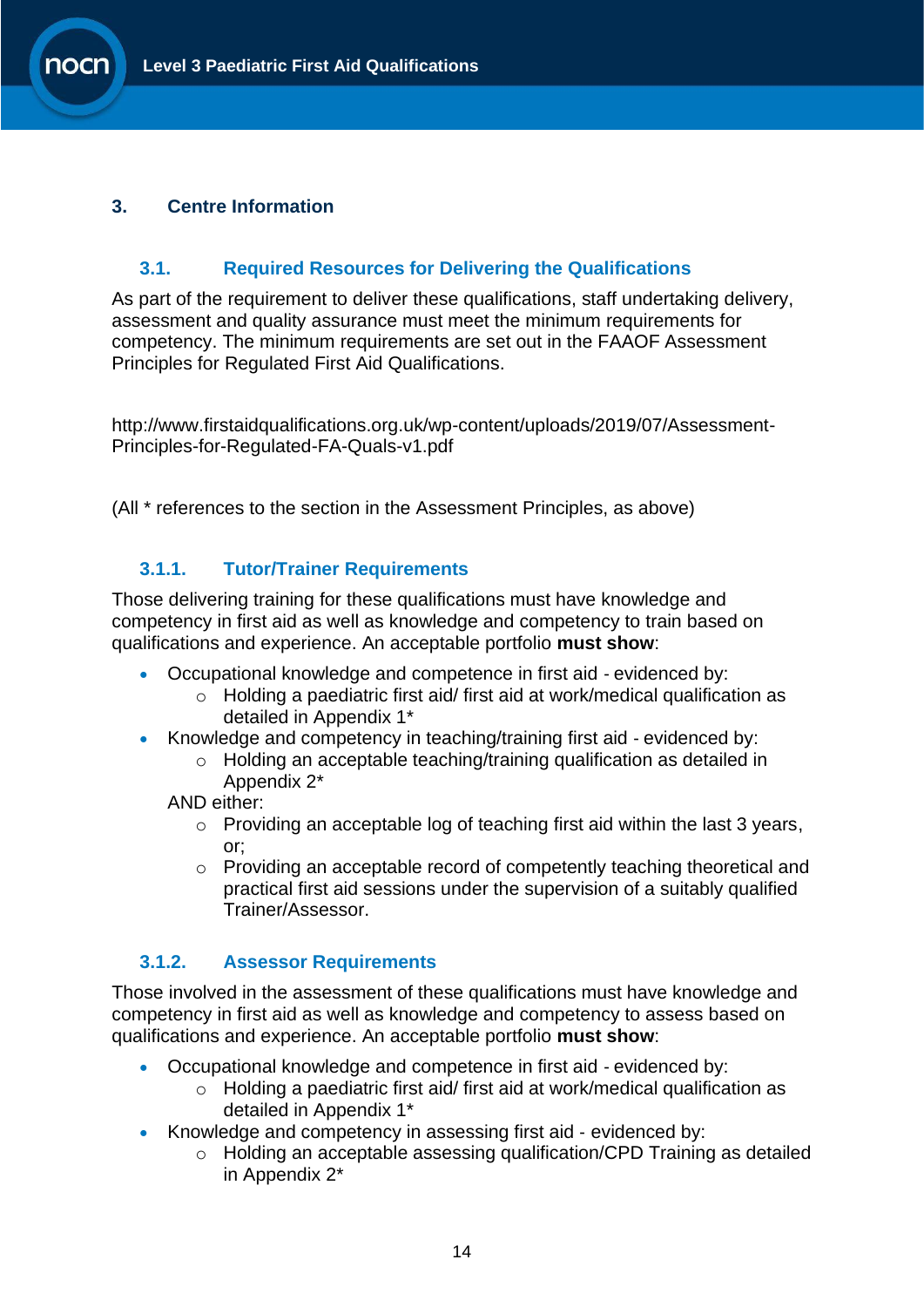AND either:

- o Providing an acceptable log of first aid assessments conducted within the last 3 years, or;
- o Providing an acceptable record of competently assessing theoretical and practical first aid qualifications under the supervision of a suitably qualified assessor.'

## <span id="page-14-0"></span>**3.1.3. Internal Quality Assurer Requirements**

Those involved in the internal quality assurance of these qualifications must have knowledge and competency in first aid as well as knowledge and competency in internal quality assurance. An acceptable portfolio **must show**:

- Occupational knowledge and competence in first aid evidenced by:
	- o Holding a paediatric first aid/ first aid at work/medical qualification as detailed in Appendix 1\*
- Knowledge and competency in internal quality assurance evidenced by:
	- o Holding a qualification/completing CPD training as detailed in Appendix 3\*

Internal Quality Assurers **must**:

- Have knowledge of the requirements of the qualification they are quality assuring at the time any assessment is taking place.
- Have knowledge and understanding of the role of assessors.
- Visit and observe assessments.
- Carry out other related internal quality assurance.

Each centre must have internal quality assurance policies and procedures in place to ensure that decisions made by Assessors are appropriate, consistent, fair and transparent, and that they do not discriminate against any learner. The policies and procedures must be sufficient to secure the quality of the award, ensuring validity, reliability and consistency.

NOCN supports and recognises Centres' internal quality assurance systems which support the above; any system should include standardisation and sharing of good practice.

Centre staff may undertake more than one role, e.g. tutor, assessor or internal quality assurer, but they **cannot** carry out any quality assurance on work that they have previously assessed.

## <span id="page-14-1"></span>**3.1.4. Continuing Professional Development (CPD)**

Centres are expected to support their staff, ensuring that their subject knowledge remains current and that their members of staff are up to date with regards to best practice in delivery, assessment and quality assurance.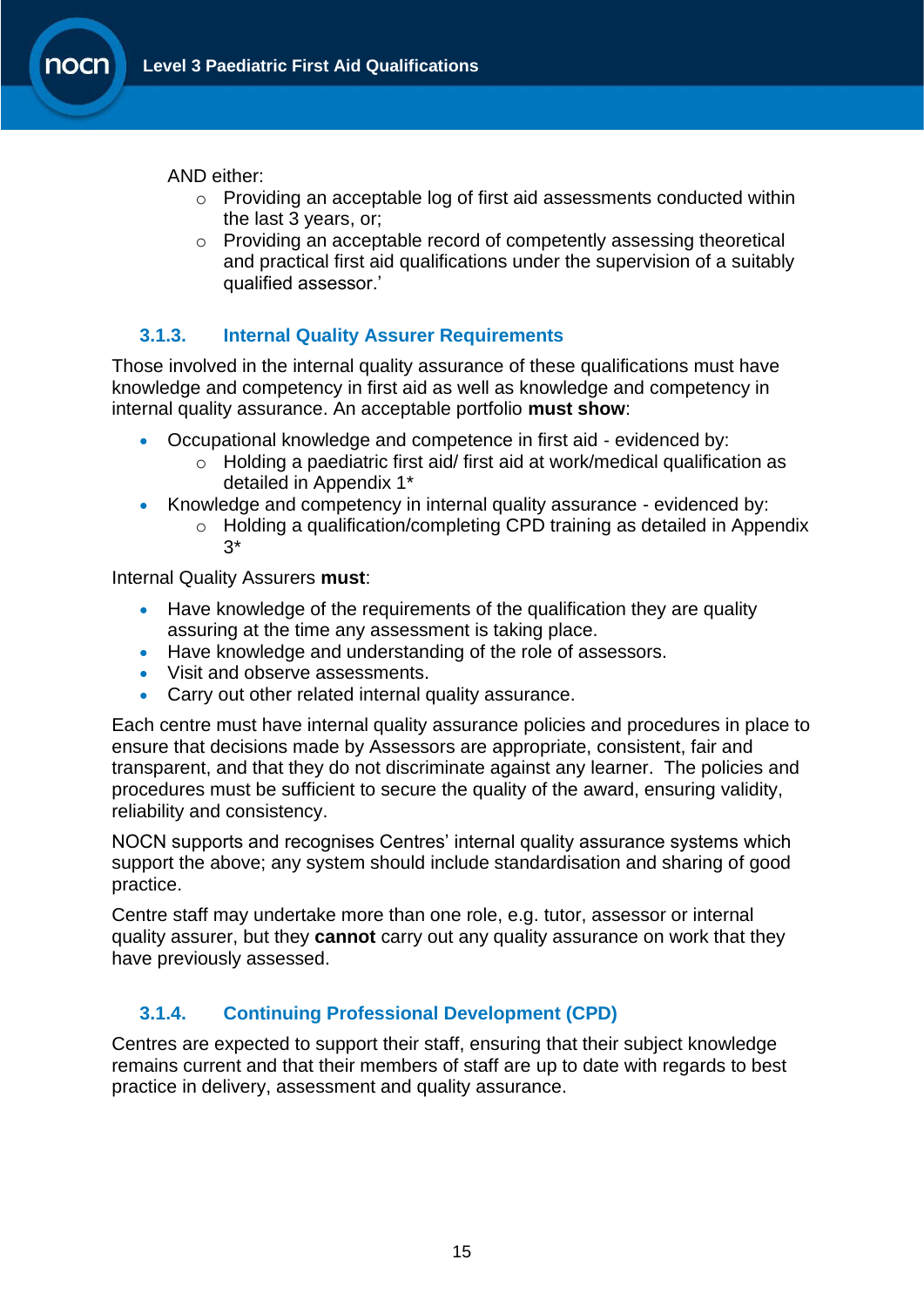## <span id="page-15-0"></span>**3.1.5. External Quality Assurance**

Once recognised as a Centre, NOCN will allocate an External Quality Assurer. The External Quality Assurer will have ongoing responsibility for monitoring the Centre's compliance with the requirements of centre recognised status.

The External Quality Assurer will make regular visits to all Centres. During these visits he/she will:

- Monitor the Centre's compliance with:
	- o the Centre Recognition agreement by reviewing course documentation, meeting managers, tutors, internal quality assurers, learners and administrative staff.
	- $\circ$  the specific delivery, assessment and resource requirements set out in this qualification specification
- Verify recommendations for achievement submitted by the centre via Quartzweb.

Refer to the **NOCN Quality Assurance User Guide** for further information on the External Quality Assurance process.

## <span id="page-15-1"></span>**3.2. Offering the Qualifications**

#### **Existing Centres**

If you are already recognised to offer NOCN qualifications and would like more information about offering these qualifications**,** please contact: [business](mailto:business-enquiries@nocn.org.uk)[enquiries@nocn.org.uk.](mailto:business-enquiries@nocn.org.uk)

Use Horizon to add the qualifications to your centre.

#### **New Centres**

If you are interested in offering these qualifications**,** but are not yet a NOCN Approved Centre and would like more information about becoming a NOCN centre and offering these qualifications please see **Become a Registered Centre** on our website: <https://www.nocn.org.uk/customers/nocn-centres/> and click Become a Centre.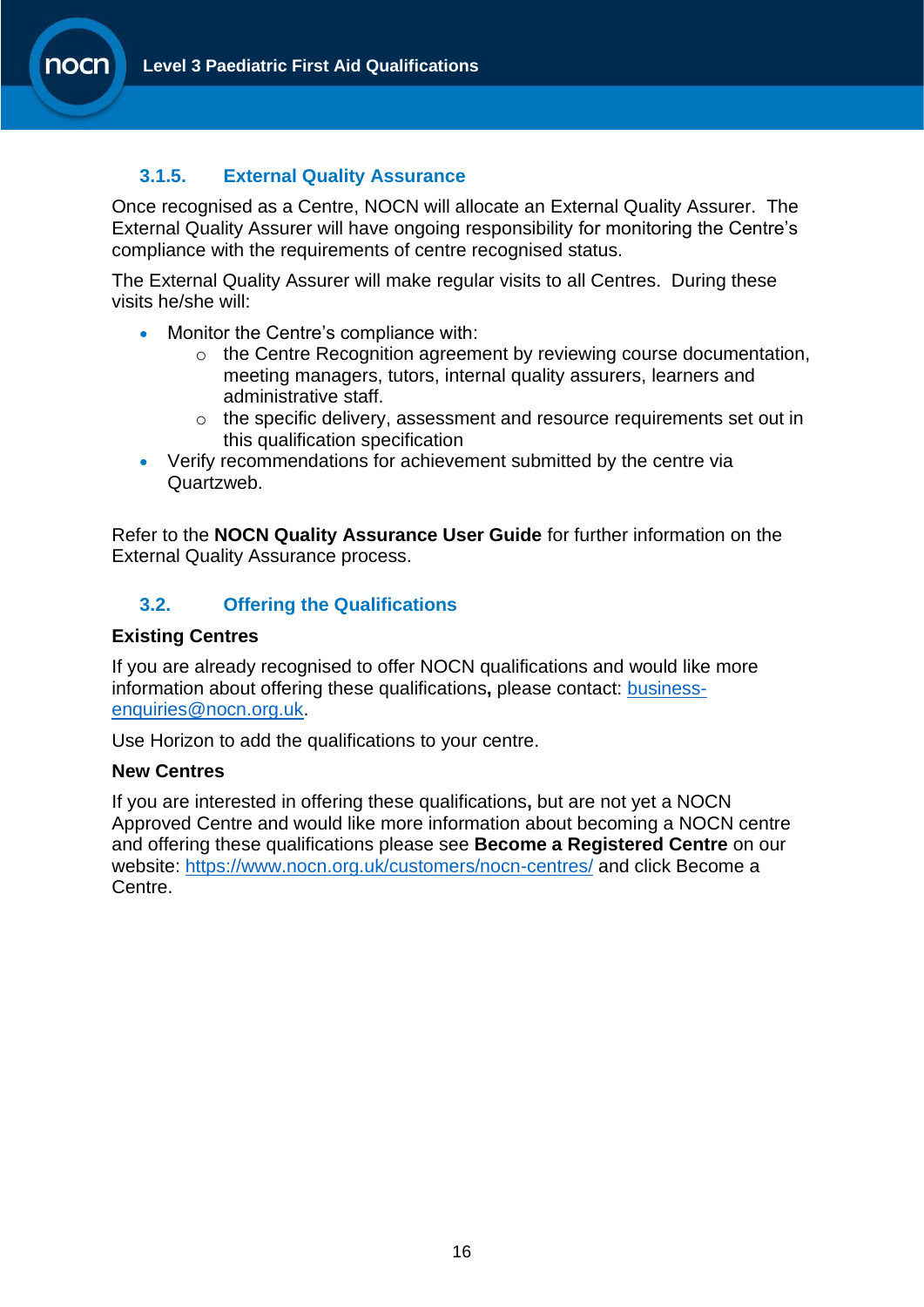## <span id="page-16-0"></span>**4. Component Information**

Within this suite each qualification consists of one or more distinct **mandatory**  components. The qualification structure (see section 2) sets out the rules for achieving each qualification.

To achieve their qualification learners will need to achieve a pass mark for each of the components dependent on their chosen qualification. The assessments have been externally created.

A copy of each of the components follows: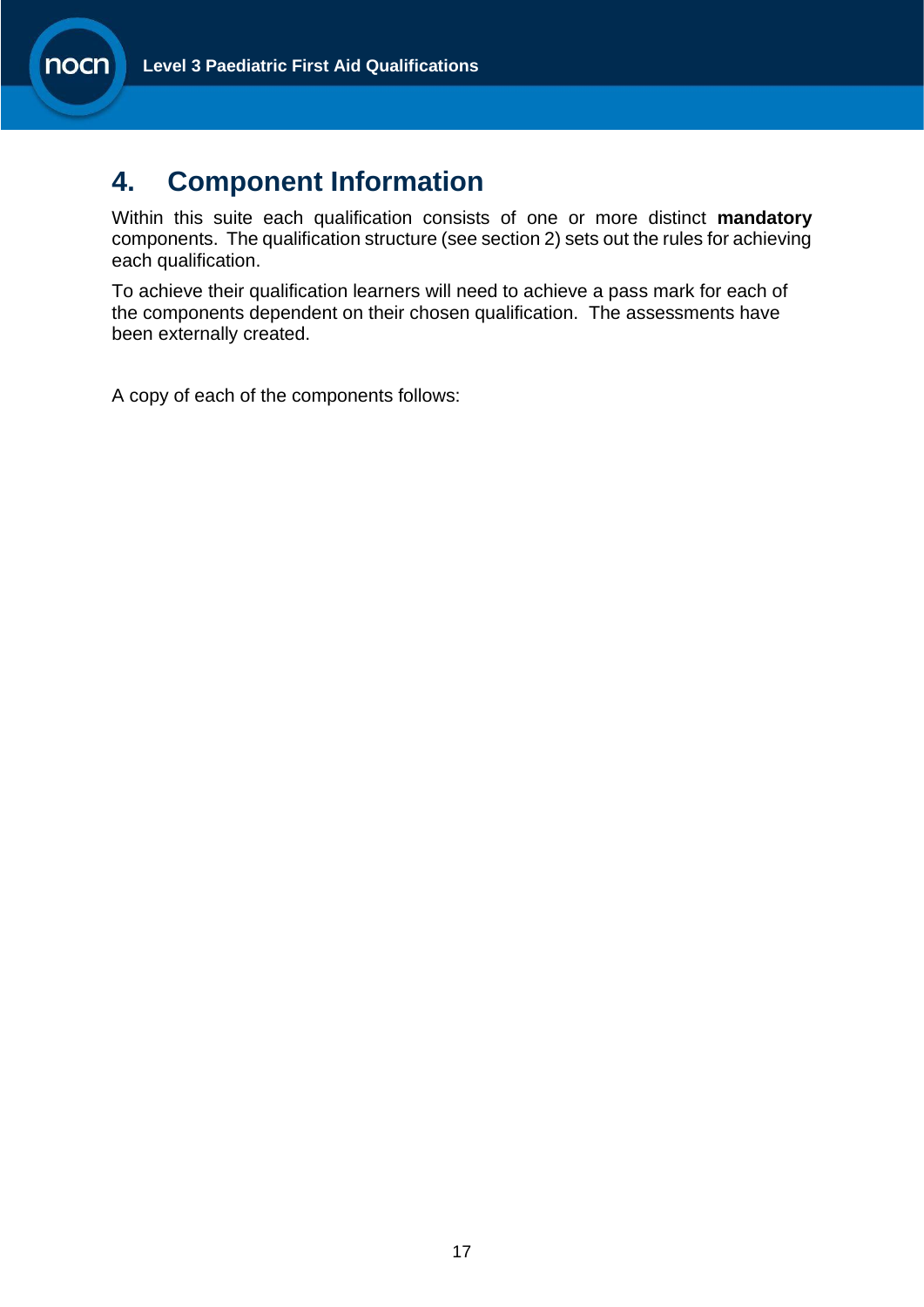## <span id="page-17-0"></span>**4.1 Mandatory Components**

| <b>Title</b>             | Emergency paediatric first aid |
|--------------------------|--------------------------------|
| Level                    | 3                              |
| <b>Credit value</b>      |                                |
| <b>GLH</b>               | 6                              |
| <b>Ofqual Ref Number</b> | L/618/3402                     |

| Learning<br>outcomes<br>The learner will:                                                  | <b>Assessment criteria</b><br>The learner can:                                                                                                                                                                                                                                                                                                                                                                                                                                                                                                                               |
|--------------------------------------------------------------------------------------------|------------------------------------------------------------------------------------------------------------------------------------------------------------------------------------------------------------------------------------------------------------------------------------------------------------------------------------------------------------------------------------------------------------------------------------------------------------------------------------------------------------------------------------------------------------------------------|
| 1. Understand the<br>role and<br>responsibilities of<br>the paediatric first<br>aider      | 1.1 Identify the role and responsibilities of a paediatric first aider<br>1.2 Identify how to minimise the risk of infection to self and others<br>1.3 Differentiate between an infant and a child for the purposes of<br>first aid treatment                                                                                                                                                                                                                                                                                                                                |
| 2. Be able to assess<br>an emergency<br>situation safely                                   | 2.1 Conduct a scene survey<br>2.2 Conduct a primary survey on <b>an infant and a child</b><br>2.3 Summon appropriate assistance when necessary                                                                                                                                                                                                                                                                                                                                                                                                                               |
| 3. Be able to<br>provide first aid for<br>an infant and a child<br>who are<br>unresponsive | 3.1 Identify when to administer Cardiopulmonary<br><b>Resuscitation (CPR) to an infant and a child</b><br>3.2 Demonstrate CPR using an infant and a child manikin<br>3.3 Justify when to place an infant or a child into the recovery<br>position<br>3.4 Demonstrate how to place an infant and a child into the<br>recovery position<br>3.5 Demonstrate continual monitoring of breathing for an infant<br>and a child whilst they are in the recovery position<br>3.6 Identify how to <b>administer first aid</b> to an infant or a child who<br>is experiencing a seizure |
| 4. Be able to<br>provide first aid for<br>an infant and a child<br>who are choking         | 4.1 Identify when choking is:<br>Mild<br>Severe<br>4.2 Demonstrate how to administer first aid to an infant and a child<br>who is choking                                                                                                                                                                                                                                                                                                                                                                                                                                    |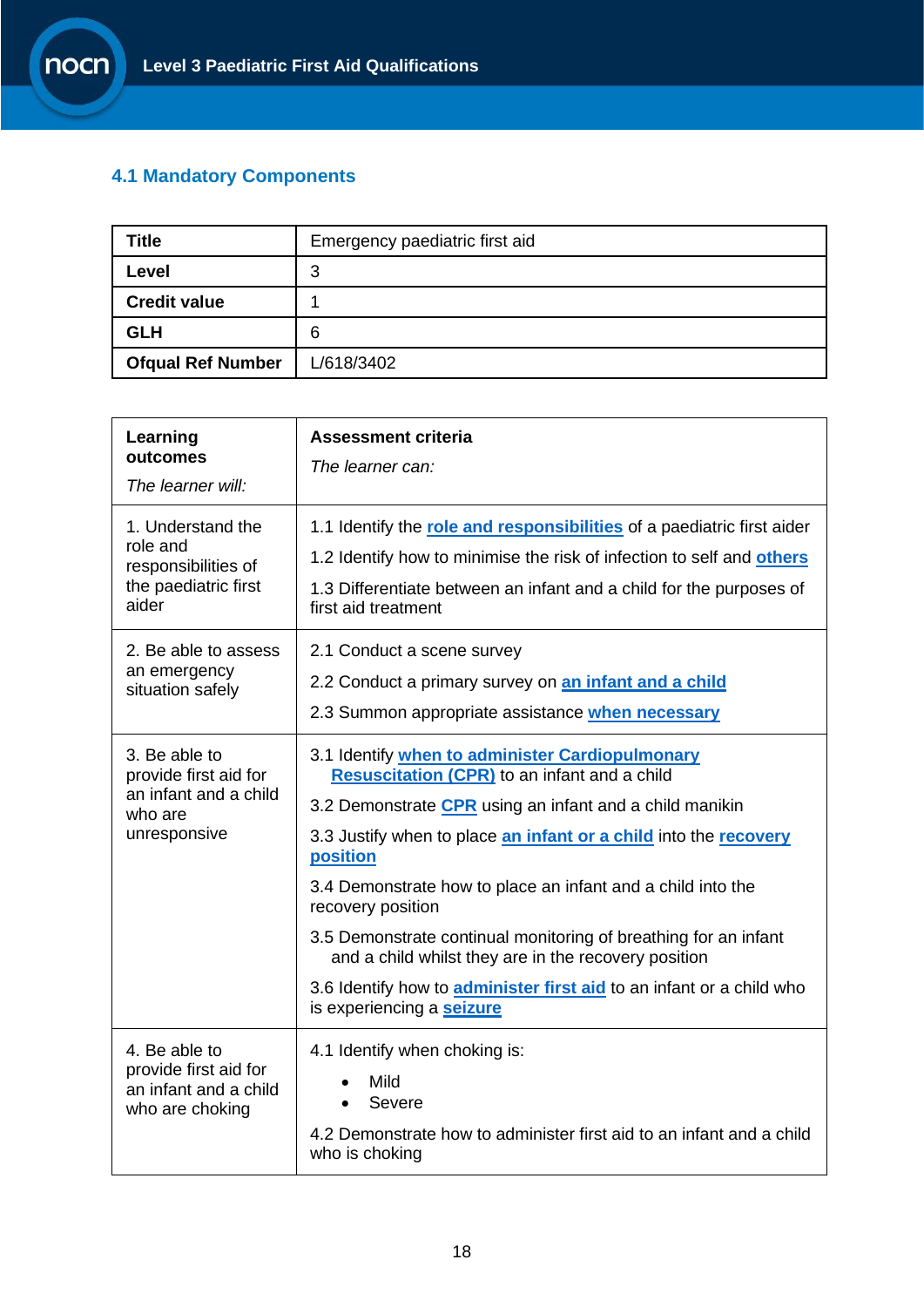| 5. Be able to<br>provide first aid to<br>an infant and a child<br>with external<br>bleeding                | 5.1 Identify the severity of external bleeding for an infant and a<br>child<br>5.2 Demonstrate how to administer first aid to an infant or a child<br>with external bleeding                        |
|------------------------------------------------------------------------------------------------------------|-----------------------------------------------------------------------------------------------------------------------------------------------------------------------------------------------------|
| 6. Know how to<br>provide first aid to<br>an infant or a child<br>who is suffering<br>from shock           | 6.1 Recognise when an infant or a child is suffering from <b>shock</b><br>6.2 Identify how to administer first aid to an infant or a child who is<br>suffering from shock                           |
| 7. Know how to<br>provide first aid to<br>an infant or a child<br>with bites, stings<br>and minor injuries | 7.1 Identify how to administer first aid for:<br><b>Bites</b><br>٠<br><b>Stings</b><br>٠<br>Small cuts<br>$\blacksquare$<br>Grazes<br>Bumps and bruises<br>Small splinters<br>٠<br>Nose bleeds<br>٠ |

<span id="page-18-0"></span>

| Additional information about the unit                                                                                                   |                                                                                                                                                                                                                                                                                                                                         |  |
|-----------------------------------------------------------------------------------------------------------------------------------------|-----------------------------------------------------------------------------------------------------------------------------------------------------------------------------------------------------------------------------------------------------------------------------------------------------------------------------------------|--|
| Unit purpose and aims                                                                                                                   | Purpose of the unit is for the learner to attain<br>knowledge and practical competencies required to deal<br>with a range of paediatric first aid situations                                                                                                                                                                            |  |
| Details of the relationship<br>between the unit and<br>relevant NOS or other<br>professional standards or<br>curricula (if appropriate) | Department for Education: Early Years Foundation<br>Stage Statutory Framework - March 2017<br>Health and Social Care Board (NI) Childminding and<br>Day Care for Children Under Age 12 Minimum<br><b>Standards</b><br>Welsh Government: National Minimum Standards for<br>Regulated Childcare for Children up to the age of 12<br>years |  |
| Assessment requirements or<br>guidance specified by a<br>sector or regulatory body (if<br>appropriate)                                  | Unit should be delivered, assessed and quality assured<br>in accordance with Assessment Principles for<br>Regulated First Aid Qualifications, published by the<br>First Aid Awarding Organisation Forum                                                                                                                                 |  |
| Additional information                                                                                                                  | Role and Responsibilities: may include reference to:<br>preventing cross infection; the need for recording<br>incidents and actions; safe use of available equipment;<br>assessing an incident; summoning assistance;<br>prioritising treatment; dealing with post incident stress;<br>contents of a paediatric first aid box           |  |
|                                                                                                                                         | <b>Others</b> may include: infant or child receiving first aid;<br>work colleagues; parents; carers; other people within                                                                                                                                                                                                                |  |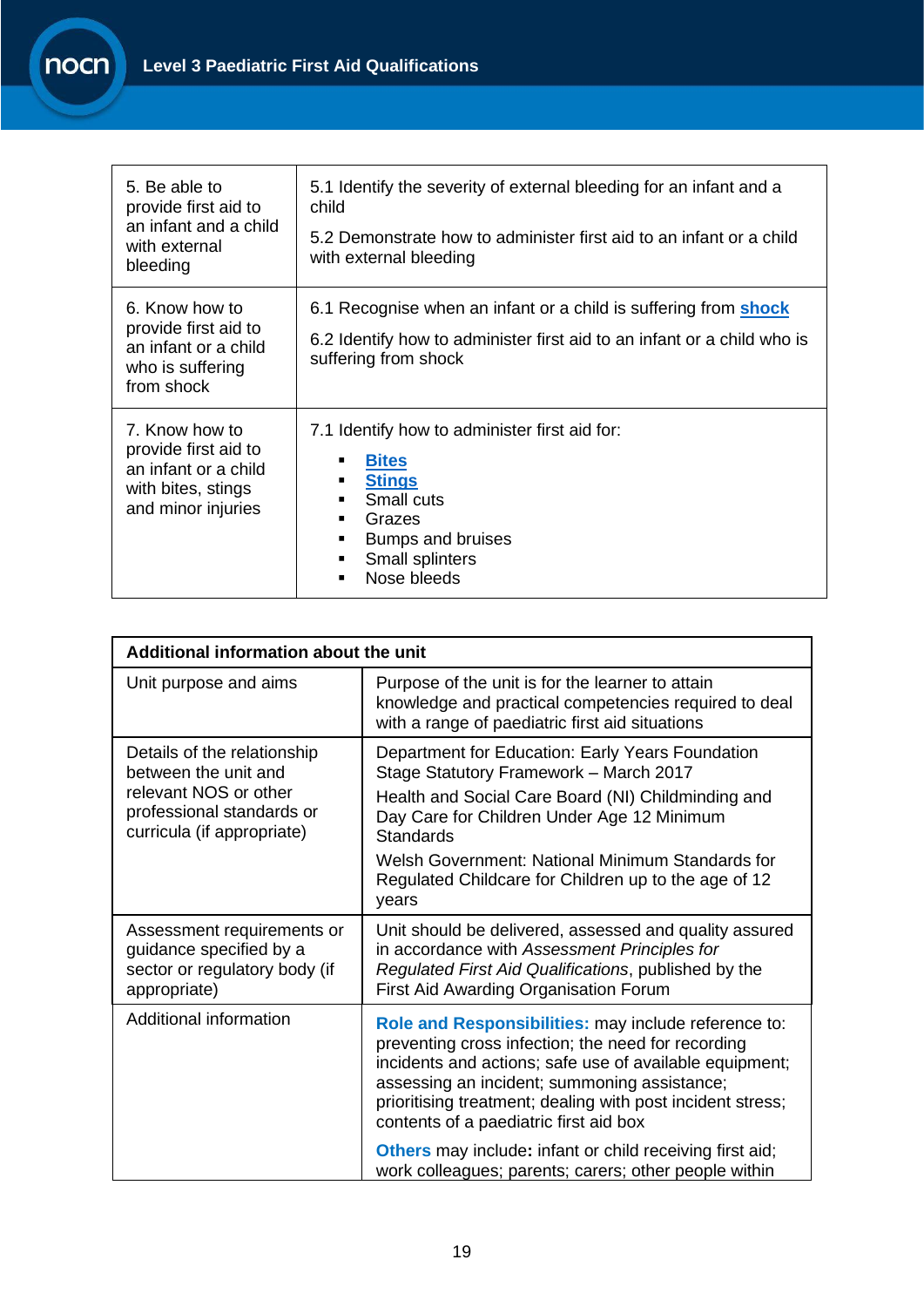<span id="page-19-6"></span><span id="page-19-5"></span><span id="page-19-4"></span><span id="page-19-3"></span><span id="page-19-2"></span><span id="page-19-1"></span><span id="page-19-0"></span>

|            | the infant or child's environment                                                                                                                                                                                |
|------------|------------------------------------------------------------------------------------------------------------------------------------------------------------------------------------------------------------------|
|            | Infant and a child: the learner must apply their skills or<br>knowledge to both infant (baby) and child first aid<br>situations                                                                                  |
|            | Infant or a child: the learner may apply their skills or<br>knowledge to either an infant (baby) or a child first aid<br>situation because the recognition/treatment would be<br>the same                        |
|            | When necessary: learners should be able to evaluate<br>a situation to determine when to summon further<br>assistance and what type of assistance to request                                                      |
|            | <b>When to administer Cardiopulmonary</b><br><b>Resuscitation:</b> must include agonal gasps                                                                                                                     |
|            | <b>CPR:</b> must demonstrate correct placement of AED<br>pads on a child manikin and identify where to place<br>AED pads on an infant manikin. The learner must also<br>demonstrate 'following AED instructions' |
|            | Recovery Position: a position that maintains a stable<br>open draining airway                                                                                                                                    |
|            | Administer first aid: provide appropriate help for an<br>infant (baby) or a child, manage the situation and seek<br>appropriate assistance when necessary                                                        |
|            | Seizure: relates to a generalised seizure. First aiders<br>should be suspicious of cardiac arrest in any casualty<br>presenting with seizure                                                                     |
|            | <b>Shock:</b> hypovolaemic shock (resulting from blood loss)                                                                                                                                                     |
|            | <b>Bites:</b> human and animal bites                                                                                                                                                                             |
|            | <b>Stings:</b> bee and wasp stings                                                                                                                                                                               |
| Simulation | Simulation is permitted in this unit. The following ACs<br>must be assessed by practical demonstration: 2.1, 2.2,<br>2.3, 3.2, 3.4, 3.5, 4.2, 4.2, 5.2.                                                          |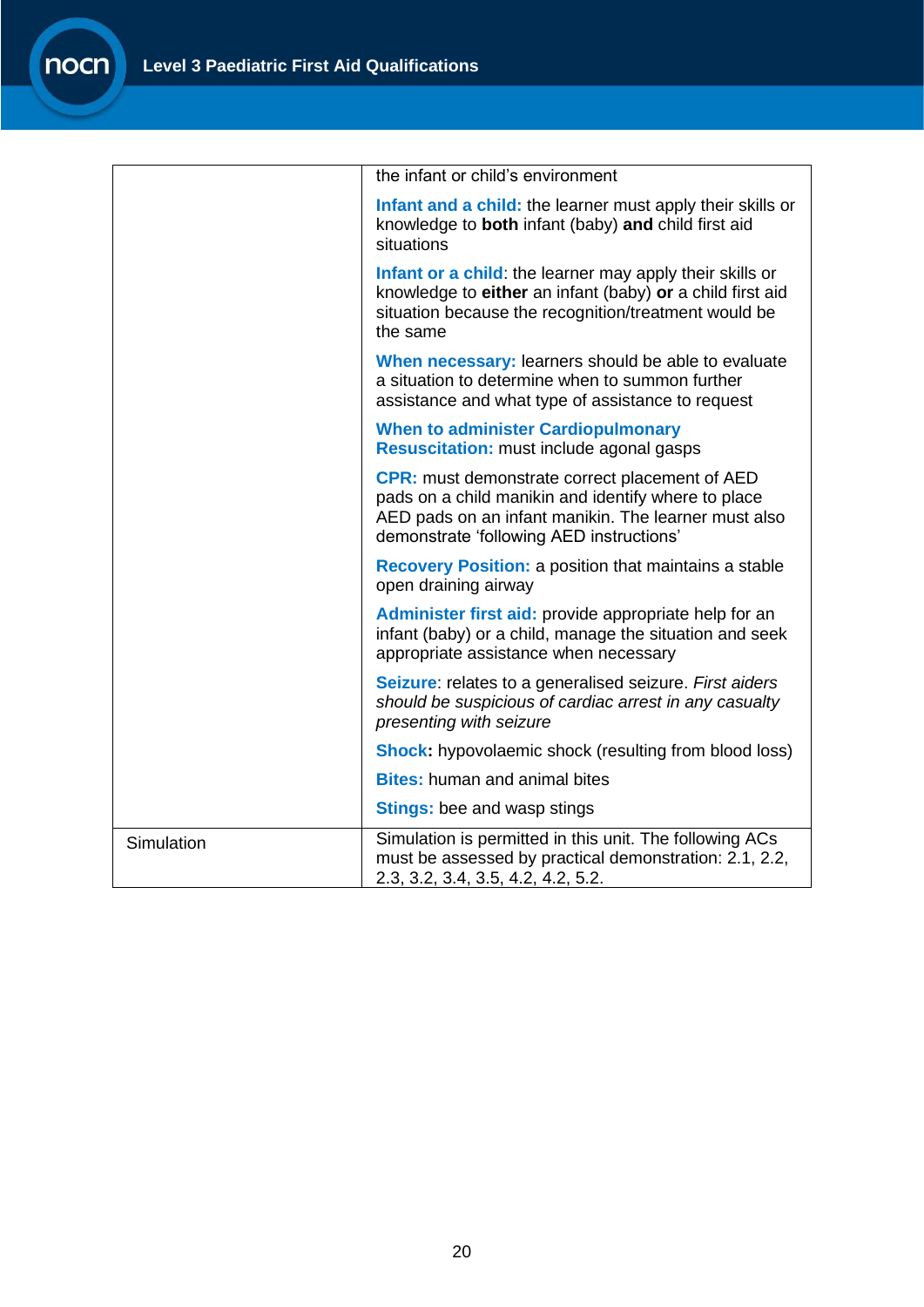| <b>Title</b>                | Managing paediatric illness, injuries and emergencies |
|-----------------------------|-------------------------------------------------------|
| Level                       | 3                                                     |
| <b>Credit value</b>         |                                                       |
| <b>GLH</b>                  | 6                                                     |
| Ofqual ref<br><b>Number</b> | Y/618/3404                                            |

| <b>Learning outcomes</b>                                                                                                        | Assessment criteria                                                                                                                                                                                                                                                                                                                                                                                                                                                                              |  |  |
|---------------------------------------------------------------------------------------------------------------------------------|--------------------------------------------------------------------------------------------------------------------------------------------------------------------------------------------------------------------------------------------------------------------------------------------------------------------------------------------------------------------------------------------------------------------------------------------------------------------------------------------------|--|--|
| The learner will:                                                                                                               | The learner can:                                                                                                                                                                                                                                                                                                                                                                                                                                                                                 |  |  |
| 1. Be able to provide<br>first aid to an <i>infant or</i><br>a child with suspected<br>injuries to bones,<br>muscles and joints | 1.1 Recognise a suspected:<br><b>Fracture</b> or dislocation<br>$\bullet$<br>Sprain or strain<br>$\bullet$<br>1.2 Identify how to <b>administer first aid</b> for an infant or a child<br>with a suspected:<br>Fracture or dislocation<br>Sprain or strain<br>1.3 Demonstrate how to apply:<br>A support sling<br>$\bullet$<br>• An elevated sling                                                                                                                                               |  |  |
| 2. Be able to provide<br>first aid to an infant or<br>a child with suspected<br>head and spinal<br>injuries                     | 2.1 Recognise a suspected:<br><b>Head injury</b><br>$\bullet$<br>Spinal injury<br>$\bullet$<br>2.2 Identify how to administer first aid for an infant or a child with<br>a suspected head injury<br>2.3 Demonstrate how to administer first aid for an infant or a child<br>with a suspected spinal injury                                                                                                                                                                                       |  |  |
| 3. Know how to<br>provide first aid to an<br>infant or a child with<br>conditions affecting the<br>eyes, ears and nose          | 3.1 Identify how to administer first aid for an infant or a child with<br>a foreign body in the:<br>Eye<br>$\bullet$<br>Ear<br>$\bullet$<br><b>Nose</b><br>$\bullet$<br>3.2 Identify how to administer first aid for an infant or a child with<br>an eye injury                                                                                                                                                                                                                                  |  |  |
| 4. Know how to<br>provide first aid to an<br>infant or a child with an<br>acute medical<br>condition or sudden<br>illness       | 4.1 Recognise suspected:<br><b>Diabetic emergency</b><br>$\bullet$<br>Asthma attack<br>$\bullet$<br>Allergic reaction<br>$\bullet$<br><b>Meningitis</b><br>$\bullet$<br>Febrile convulsions<br>$\bullet$<br>4.2 Identify how to administer first aid for an infant or a child who<br>is suspected to be suffering from:<br>Diabetic emergency<br>$\bullet$<br><b>Asthma attack</b><br>$\bullet$<br>Allergic reaction<br>$\bullet$<br>Meningitis<br>$\bullet$<br>Febrile convulsions<br>$\bullet$ |  |  |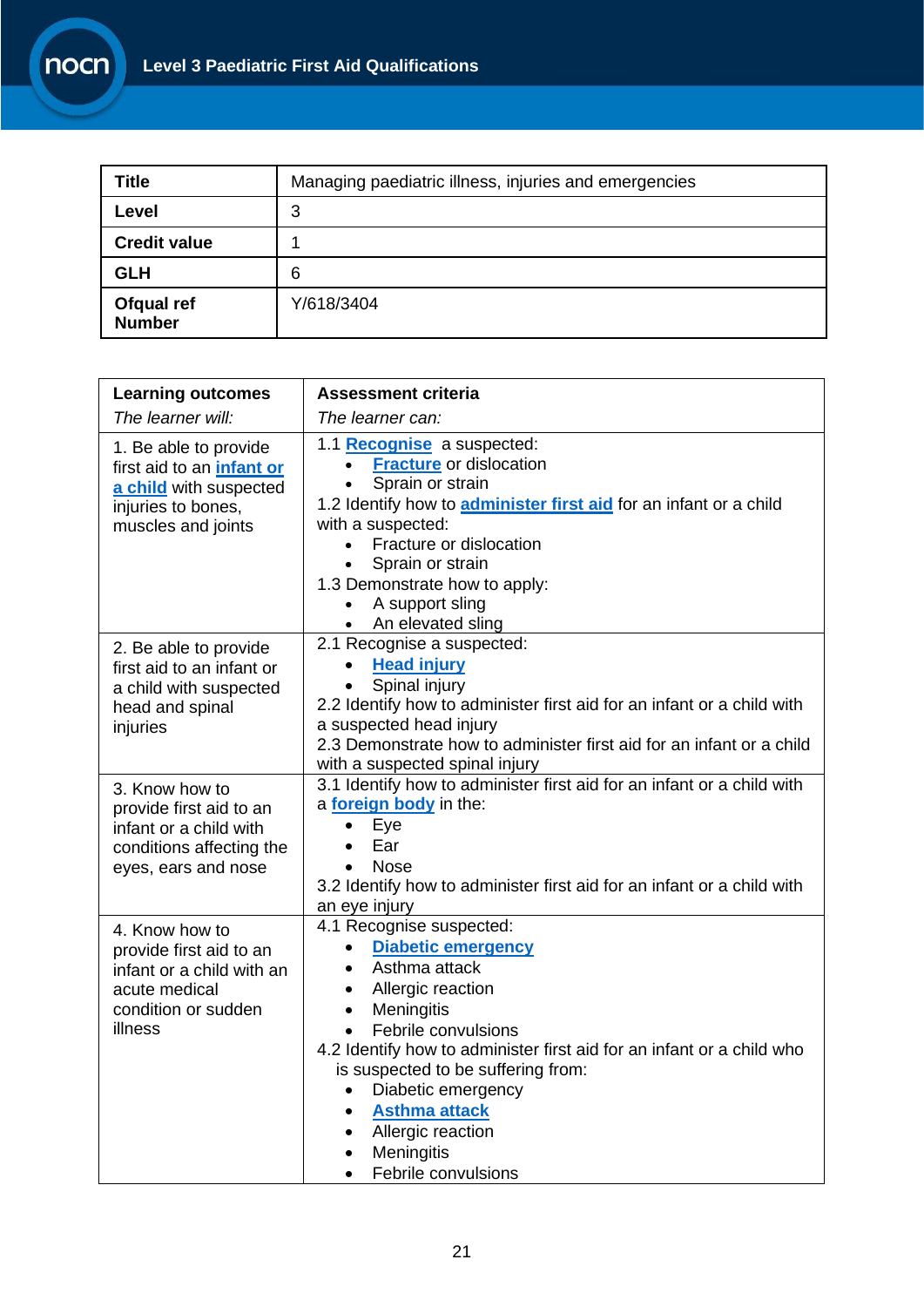| 5. Know how to<br>provide first aid to an<br>infant or a child who is<br>experiencing extremes<br>of body temperature | 5.1 Recognise when an infant or a child is suffering from:<br>extreme cold<br>extreme heat<br>5.2 Identify how to administer first aid for an infant or a child who<br>is suffering from:<br>extreme cold<br>extreme heat                    |  |
|-----------------------------------------------------------------------------------------------------------------------|----------------------------------------------------------------------------------------------------------------------------------------------------------------------------------------------------------------------------------------------|--|
| 6. Know how to<br>provide first aid to an<br>infant or a child who<br>has sustained an<br>electric shock              | 6.1 Identify how to safely manage an incident involving electricity<br>6.2 Identify how to administer first aid for an infant or a child who<br>has suffered an electric shock                                                               |  |
| 7. Know how to<br>provide first aid to an<br>infant or a child with<br>burns and scalds                               | 7.1 Identify how to recognise the severity of burns and scalds<br>7.2 Identify how to administer first aid for an infant or a child with<br>burns and scalds                                                                                 |  |
| 8. Know how to<br>provide first aid to an<br>infant or a child with<br>suspected poisoning                            | 8.1 Identify how <b>poisonous substances</b> can enter the body<br>8.2 Identify how to administer first aid for an infant or a child with<br>suspected sudden poisoning                                                                      |  |
| 9. Be able to provide<br>first aid to an infant or<br>a child with<br>anaphylaxis                                     | 9.1 Recognise suspected anaphylaxis in an infant or a child<br>9.2 Identify how to administer first aid for an infant or a child with<br>suspected anaphylaxis<br>9.3 Demonstrate the use of a 'training device' adrenaline<br>auto-injector |  |

| Additional information about the unit                                                                                                |                                                                                                                                                                                                                          |  |
|--------------------------------------------------------------------------------------------------------------------------------------|--------------------------------------------------------------------------------------------------------------------------------------------------------------------------------------------------------------------------|--|
| Unit purpose and aims                                                                                                                | Purpose of the unit is for the learner to attain<br>knowledge and practical competencies<br>required to deal with a range of paediatric first<br>aid situations                                                          |  |
| Details of the relationship between the<br>unit and relevant NOS or other<br>professional standards or curricula (if<br>appropriate) | Department for Education: Early Years<br>Foundation Stage Statutory Framework -<br>March 2017                                                                                                                            |  |
|                                                                                                                                      | Health and Social Care Board (NI)<br>Childminding and Day Care for Children<br>Under Age 12 Minimum Standards                                                                                                            |  |
|                                                                                                                                      | Welsh Government: National Minimum<br>Standards for Regulated Childcare for<br>Children up to the age of 12 years                                                                                                        |  |
| Assessment requirements or guidance<br>specified by a sector or regulatory<br>body (if appropriate)                                  | Unit should be delivered, assessed and<br>quality assured in accordance with<br><b>Assessment Principles for Regulated First Aid</b><br>Qualifications, published by the First Aid<br><b>Awarding Organisation Forum</b> |  |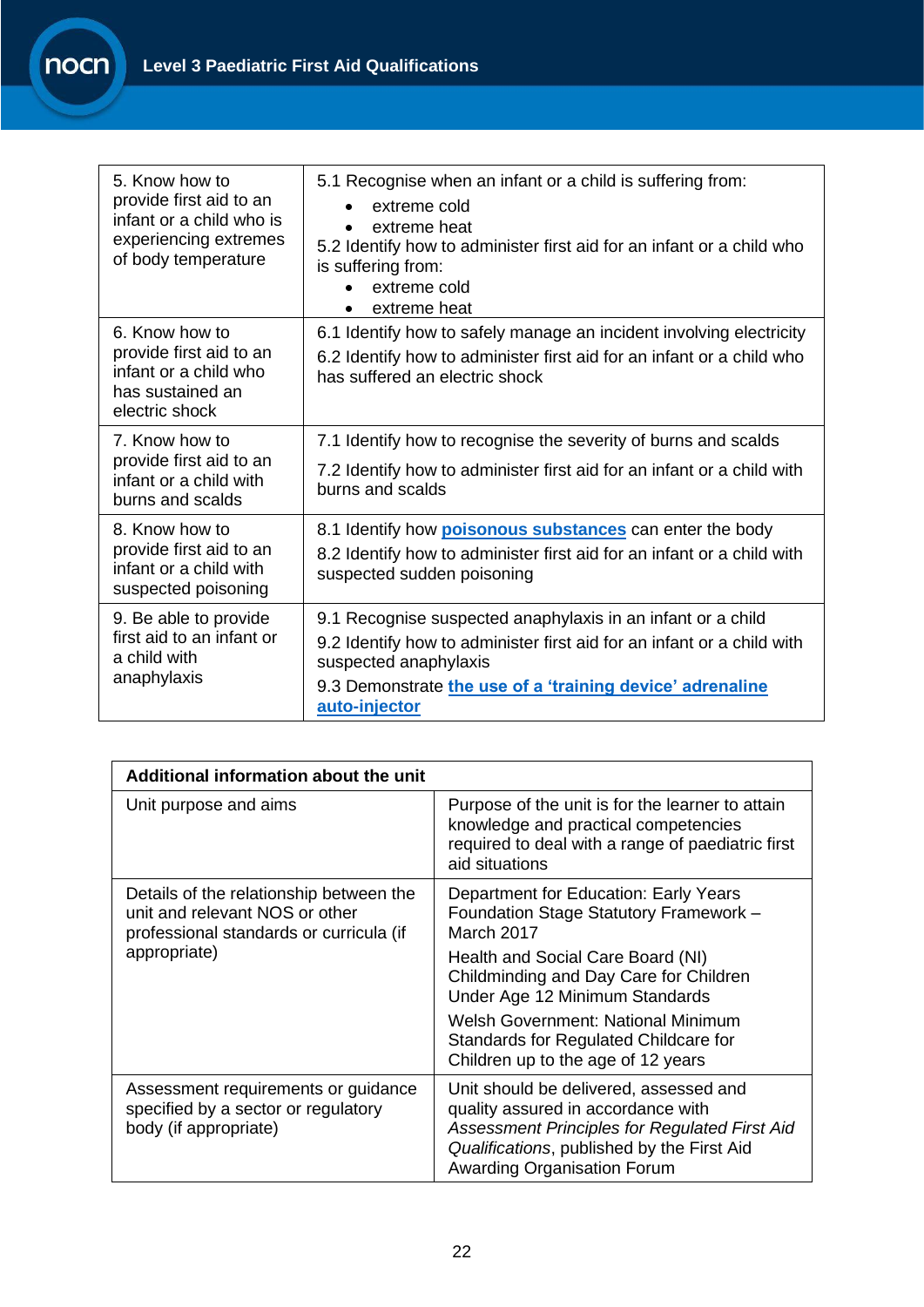<span id="page-22-6"></span><span id="page-22-5"></span><span id="page-22-4"></span><span id="page-22-3"></span><span id="page-22-2"></span><span id="page-22-1"></span><span id="page-22-0"></span>

| Availability for use      |                                                                                                                                                                                                                                 | Restricted to AOs who meet the Terms of<br>Reference of the First Aid Awarding<br><b>Organisation Forum</b>                  |  |
|---------------------------|---------------------------------------------------------------------------------------------------------------------------------------------------------------------------------------------------------------------------------|------------------------------------------------------------------------------------------------------------------------------|--|
| Additional<br>information | Infant or a child: the learner may apply their skills or knowledge<br>to either an infant (baby) or a child first aid situation because the<br>treatment would be the same                                                      |                                                                                                                              |  |
|                           | <b>Recognise:</b> to include signs and/or symptoms of the condition<br>and/or where appropriate mechanism of injury<br>Fracture: should include possibility of 'green stick' fracture                                           |                                                                                                                              |  |
|                           |                                                                                                                                                                                                                                 | Administer first aid: Provide appropriate help to a child or infant                                                          |  |
|                           | (baby), manage the situation and seek appropriate assistance<br>when necessary<br>Head injury: includes concussion, compression and skull<br>fracture. The learner is not expected to differentiate between<br>these conditions |                                                                                                                              |  |
|                           |                                                                                                                                                                                                                                 |                                                                                                                              |  |
|                           |                                                                                                                                                                                                                                 | <b>Foreign body:</b> includes dust/sand/a fly etc. on the eye                                                                |  |
|                           | Diabetic emergency: should focus on the condition of<br>hypoglycaemia                                                                                                                                                           |                                                                                                                              |  |
|                           |                                                                                                                                                                                                                                 | Asthma attack: must include assisting a child to use a spacer<br>device and to take their own inhaler                        |  |
|                           |                                                                                                                                                                                                                                 | Poisonous substances may include: plants; fungi; medication;<br>cleaning products; food; airborne pollutants; drugs; alcohol |  |
|                           | The use of a 'training device' adrenaline auto-injector: must<br>be demonstrated using a training device and NOT a live auto-<br>injector                                                                                       |                                                                                                                              |  |
| Simulation                |                                                                                                                                                                                                                                 | Simulation is permitted in this unit. The following ACs must be<br>assessed by practical demonstration: 1.3, 2.3, 9.3        |  |